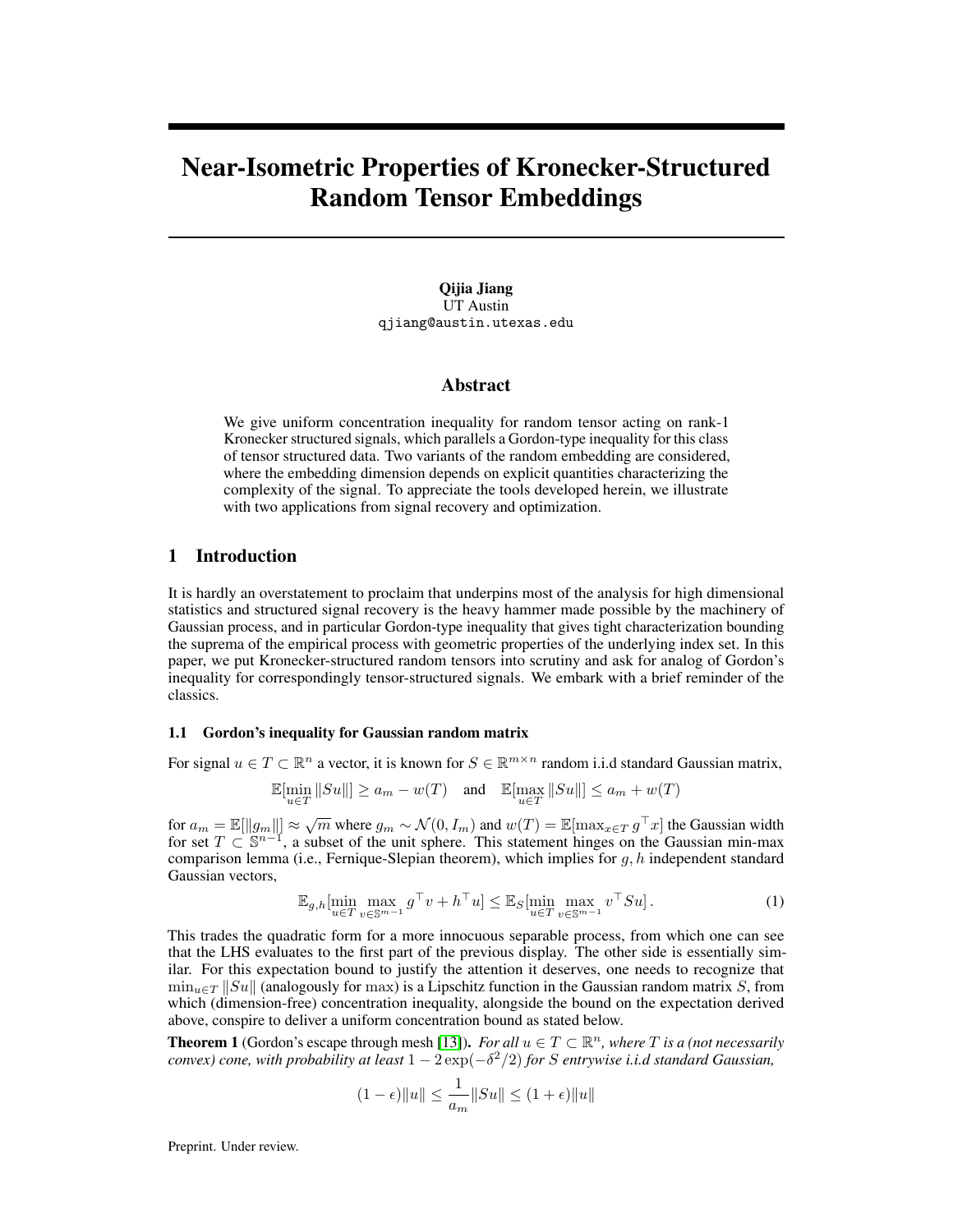when  $m \geq \frac{(w(T)+\delta)^2}{\epsilon^2}$  $\frac{(-)+\delta)^{-}}{\epsilon^2}$ .

Later work of CGMT [\[20\]](#page-10-0) showed that the reduction of [\(1\)](#page-0-0) is essentially tight for convex sets. This elegant analysis, nevertheless, cannot be carried out beyond the Gaussian case due to the lack of comparison lemma [\(1\)](#page-0-0) (even for subgaussian), but gives that for example, the extreme singular values comparison remina (1) (even for subgaussian), but gives that for example, the extreme singular values of a Gaussian random matrix  $1/\sqrt{m} \cdot S$  scales as  $1 \pm \sqrt{n/m}$  by picking  $T = \mathbb{S}^{n-1}$ . It also recovers the familiar Johnson-Lindenstrauss lemma for distance-preserving random projection for finite point set where  $w = \sqrt{\log(|T|)}$ .

Seemingly a natural obsession for probabilists for its mathematical allure, results of this flavor have found unexpectedly number of applications across many areas in numerical linear algebra, signal processing, theoretical computer science, among others. Such uniform convergence result is frequently encountered for deriving tight sample complexity bounds for recovery problems, where the problem boils down to characterizing the probability that a random subspace (i.e., null space of Gaussian measurement matrix) distributed uniformly misses the tangent cone of a regularizer. Nonconvex gradient-based optimization heavily leans on these tools for characterizing restricted singular value for deriving convergence with ERM. Sketching-based least-squares optimization  $\min_x \|S Ax - Sb\|_2^2$  also crucially rely on such results, where  $w(U \cap \mathbb{S}^{n-1}) = \sqrt{\dim(U)}$  for  $U = \text{colspan}([A, b])$  for the subspace embedding property.

#### 1.2 Contributions

We aim to generalize Gordon's uniform concentration result for tensor-structured signal  $x = u^1 \otimes$  $\cdots \otimes u^d$  while insisting on efficient computation of the embedding operation. More concretely, we consider Kronecker-structured random rank-1 tensor, which when acting on rank-1 tensor-structured signals, can be performed without explicitly forming the  $n \times n \times \cdots \times n$  tensor since it can be done factor-by-factor effortlessly. Formally we set out our roadmap to address the following questions:

1. For (1) structured and fast tensored embedding (e.g., Tensor-SRHT as defined in Definition [1](#page-1-0) below); and (2) Tensor-Subgaussian introduced in Definition [2,](#page-2-0) what is dictated from the embedding dimension  $m$  for the following guarantee to hold w.h.p

<span id="page-1-1"></span>
$$
\left| \frac{1}{m} \sum_{i=1}^{m} \prod_{j=1}^{d} \langle v_i^j, u^j \rangle^2 - \|x\|^2 \right| \le \max(\epsilon, \epsilon^2) \cdot \|x\|^2,
$$
\n(2)

for all  $x = u^1 \otimes \cdots \otimes u^d \in T^1 \times \cdots \times T^d$  (Cartesian product of  $d$  not necessarily convex cones), as a function of the geometric properties of the *individual* sets  $T^1, \dots, T^d$ . This is a generalization of the Restricted Isometry Property (RIP) to (1) higher order tensored signals; (2) general cones beyond sparsity. Both sketches above are row-wise tensored and take the form  $S_i = \text{vec}(v_i^1 \otimes \cdots \otimes v_i^d)$  for each row  $i \in [m]$ . We are interested in the regime  $m \ll n^d$  and instantiate the embedding result for this sketch from Section [4](#page-3-0) to bound the restricted singular value as required by a tensor signal recovery problem in Section [6.1.](#page-7-0)

- 2. To improve the dependence of m on the degree d (while maintaining computation efficiency), we consider a recursive embedding in Section [5](#page-6-0) which repeatedly calls a degree-2 Tensor-SRHT  $S^j \in \mathbb{R}^{m \times nm}$  as a subroutine as follows:  $S(u^1 \otimes u^2 \otimes u^3 \cdots) := S^1(u^1 \otimes S^2(u^2 \otimes$  $S^3(u^3 \otimes \cdots))$ ). Similar uniform concentration is derived on the scaling of m with geometric properties of the individual sets for this alternative embedding, which is in turn called upon to speed up solving for optimization problem in Section [6.2.](#page-8-0)
- 3. Our technique is based on generic chaining we include comparison with results one would get from more naive method in Section [3](#page-2-1) and part with some discussions of lower bound on the embedding dimension in Section [F](#page-20-0) and numerical results in Section [G.](#page-21-0)

We pause to emphasize it is the correlation in the tensor structure that introduces difficulty for tight concentration – result for general random tensor with i.i.d entries is less challenging to obtain, but at the same time less efficient to apply.

<span id="page-1-0"></span>**Definition 1** (Tensor-SRHT). *A random matrix constructed as*  $S = \frac{1}{\sqrt{m}}P_1H_nD_1\circ\cdots\circ P_dH_nD_d\in$ R m×n d *is called a Tensor-SRHT (Subsampled Randomized Hadamard Transform), if when acting on*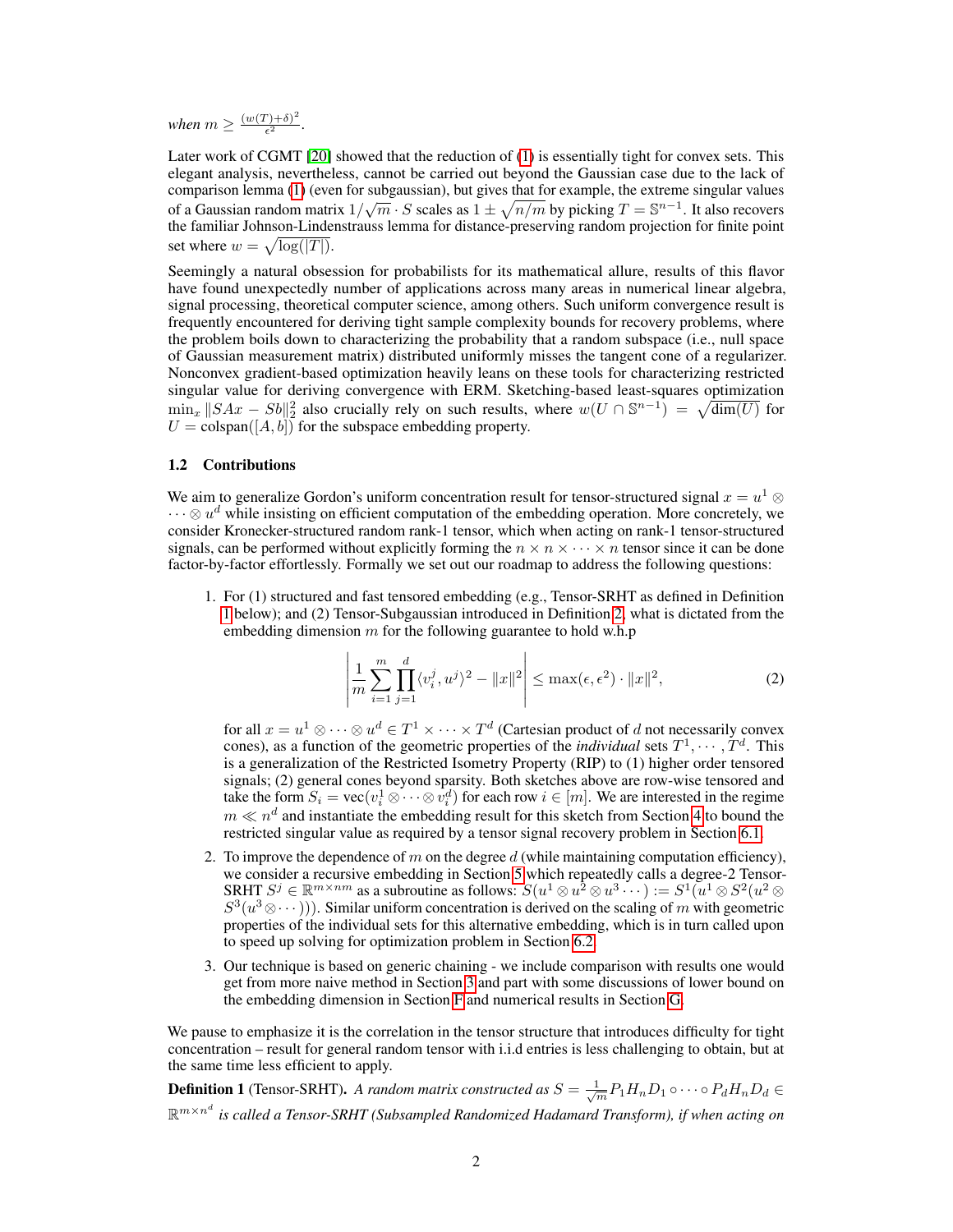*a rank-1 degree-d tensor, takes the form*  $S(u^1\otimes \cdots \otimes u^d)=\frac{1}{\sqrt{m}}P'H_{n^d}D'$ *vec* $(u^1\otimes \cdots \otimes u^d):=$  $\frac{1}{\sqrt{m}}P_1H_nD_1u^1\odot\cdots\odot P_dH_nD_du^d,$  where  $D'$  is a  $n^d\times n^d$  diagonal matrix with entries  $D_1\otimes\cdots\otimes D_d$ (i.e., tensor product of independent Rademachers) and  $P'$  is a  $m \times n^d$  subsampling matrix with *a* single 1 in each (independent) row and  $H_{n^d} = H_n \otimes \cdots \otimes H_n$  where n is a power of 2 is the Hadamard matrix of size  $n^d \times n^d$  . Here  $\odot$  denotes Hadamard product and  $\circ$  denotes the transposed *Khatri-Rao product. Moreover, such embedding can be carried out in time*  $O(d(n \log n + m))$ *.* 

<span id="page-2-0"></span>**Definition 2** (Tensor-Subgaussian). *We call*  $S \in \mathbb{R}^{m \times n^d}$  a Tensor-Subgaussian embedding if every *row*  $S_i = vec(v_i^1 \otimes \cdots \otimes v_i^d)$  is constructed where each factor is an independent  $\sigma$ -subgaussian  $\int$ *isotropic random vector, i.e., (1)*  $\mathbb{E}[(v_i^j, u^j)^2] = ||u^j||_2^2$ ; (2)  $\mathbb{E}[(v_i^j, u^j)^{|p|}]^{1/p} \le \sqrt{\sigma p}||u^j||_2$  *for all*  $p \geq 2, i \in [m], j \in [d]$  and any  $u^j \in \mathbb{R}^n$ .

## 2 Related Work

In the case of vector-valued signal  $(d = 1)$ , embedding analysis for infinite sets using structured matrices requires ingenuity and is significantly more involved in general. Notable extensions include [\[6,](#page-9-1) [11,](#page-9-2) [5\]](#page-9-3). The work of [\[18\]](#page-9-4) offered a unifying theme - the important message behind is that one can have a reduction from RIP based result to Gordon-type inequality by invoking it at different sparsity levels with various distortions à la Talagrand's multi-resolution generic chaining. An orthogonal thread for generalizing to heavier-tail distribution involves small-ball technique which gives an one-sided bound for nonnegative empirical process - such undertaking is present in e.g., [\[14,](#page-9-5) [21\]](#page-10-1).

Previous work on tensor concentration are mostly preoccupied with operator norm bounds for symmetric subgaussian and/or log-concave (potentially non-isotropic) factors [\[12,](#page-9-6) [25\]](#page-10-2), where for symmetric forms  $||S||_{op}$  is maximized by a single vector  $u \in \mathbb{S}^{n-1}$  therefore for this we only need to content ourselves with a single index set and look at moment deviations of type:  $\sup_{u \in \mathbb{S}^{n-1}} \left| \frac{1}{m} \sum_{i=1}^m \langle S_i, u \rangle^d - \mathbb{E}[\langle S, u \rangle^d] \right|$ , an arguably simpler task. Indeed, a multi-resolution approach is not strictly beneficial here compared to more elementary arguments [\[12\]](#page-9-6).

The case of non-symmetric factors warrant more care. Both [\[24,](#page-10-3) [3\]](#page-9-7) studied *pointwise tail bound* of the form  $\mathbb{P}(|||Sx||_2 - ||S||_F| \ge t)$  for  $S \in \mathbb{R}^{m \times n^d}$  a linear mapping,  $x = u^1 \otimes \cdots \otimes u^d \in \mathbb{R}^{n^d}$ , where  $u^k$ 's are independent factors each with independent, mean 0, unit variance, subgaussian coordinates – this can in turn be used for deriving a high-probability lower bound on  $\sigma_{\min}(X)$  for the  $n^d \times m$  random matrix X where each column is formed by the aforementioned tensor x. Uniform results for general sets on tensors include 2nd-order chaos with mixed tails [\[19\]](#page-10-4). For example in the case of processes with subgaussian-subexponential increments (as is the case when  $d = 2$  for Tensor-Subgaussian embedding in Definition [2\)](#page-2-0), i.e.,  $\forall u > 0$ ,  $s, t \in T$ ,

$$
\mathbb{P}(\|X_t - X_s\| \ge \sqrt{u}d_2(t, s) + ud_1(t, s)) \le 2e^{-u},
$$

the result of [\[10\]](#page-9-8) gave a uniform deviation for  $\sup_{t\in T} ||X_t||$  as a combination of  $\gamma_2(T, d_2)$  and  $\gamma_1(T, d_1)$  but crucially these quantities are tied to the metric complexity of the *product index set*  $T := T^1 \times T^2$  – something that is hard to compute by and large.

## <span id="page-2-1"></span>3 Discrete JL and a Single-scale Approach

At the heart of the following result is a generalized Khinchine inequality [\[2\]](#page-9-9) which says if  $\mathbb{E}[|\langle v^k, a \rangle|^p]^{1/p} \leq C_p \|a\|_2$  for any vector  $a \in \mathbb{R}^n$  and all independent  $\{v^k\}_{k=1}^d$ , then  $\mathbb{E}[|\langle v^1 \otimes$  $\cdots \otimes v^d, a \rangle |^p]^{1/p} \leq C_p^d \|a\|_2$  for any (not necessarily rank-1) tensor  $a \in \mathbb{R}^{n^d}$ . This is closely related to an earlier result from [\[16\]](#page-9-10) on the concentration of Gaussian chaos but generalized to broader class. Such moment control is only a hop away from tail bounds using standard arguments. We establish the finite-set embedding property for the row-wise-tensored embedding matrices below, building upon previous work. This serves as the stepping stone for the embedding of general sets.

<span id="page-2-2"></span>Lemma 1 (Discrete-JL property for Tensor-SRHT and Tensor-Subgaussian). *For a set of cardinality* p that the rank-1 tensor  $x \in \mathbb{R}^{n^d}$  belongs, with probability at least  $1 - e^{-\eta}$  for any  $\eta > 0$  and  $\epsilon > 0$ ,  $Tensor\text{-}SRHT$  as defined in Definition  $I$  satisfies  $\|\|Sx\|_2^2 - \|x\|_2^2| \leq \max(\epsilon,\epsilon^2) \|x\|_2^2$  simultaneously for all p points provided  $m = \mathcal{O}(C^d \epsilon^{-2} (\log^d(p) + (1 + \eta)^d))$ . The same guarantee holds for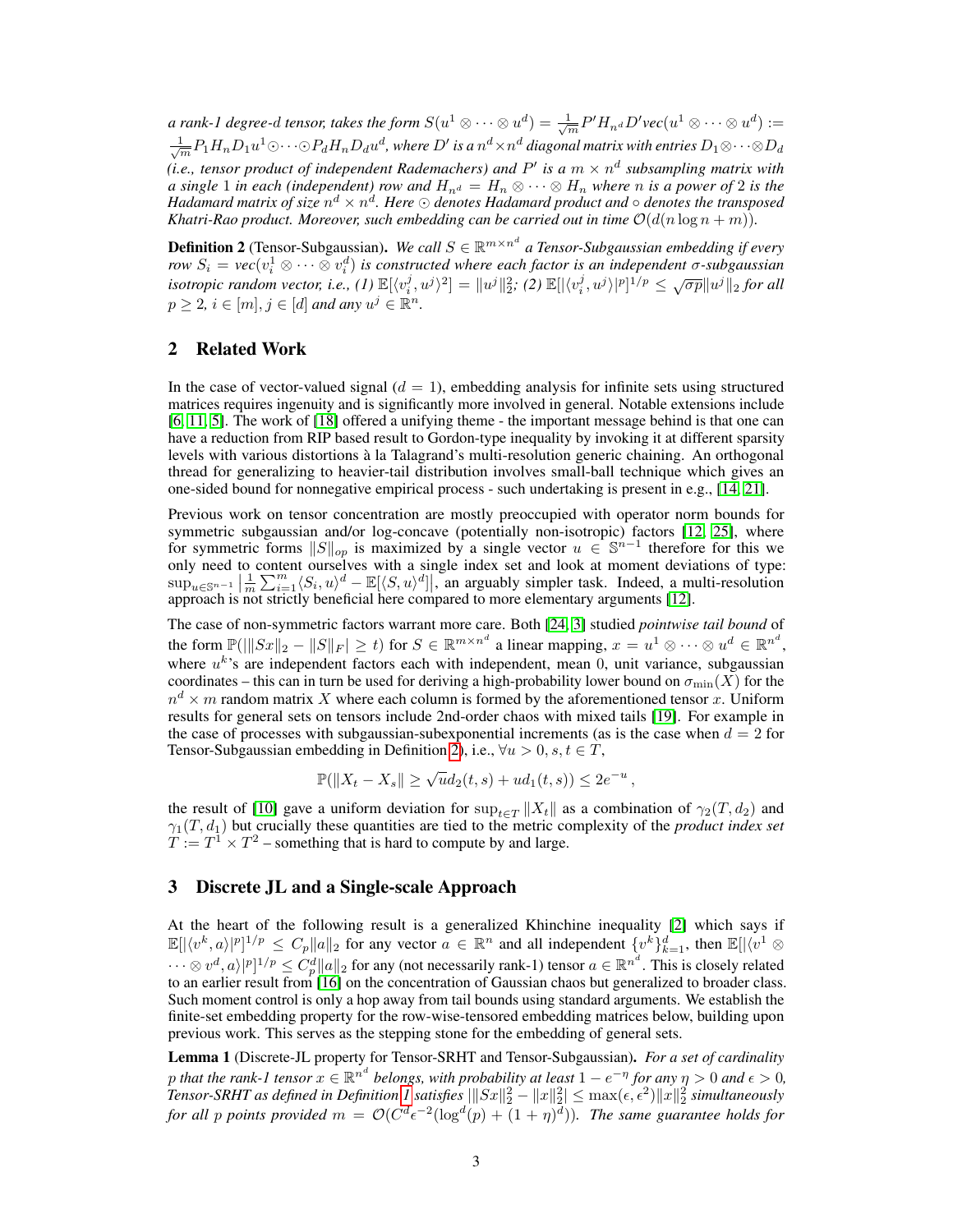Tensor-Subgaussian in Definition [2](#page-2-0) with  $m = \mathcal{O}(C^d\sigma^{2d}\epsilon^{-2}(\log^d(p) + (1+\eta)^d))$  for some universal *constant* C*.*

*Remark.* Close inspection of the proof for Theorem 3 in [\[2\]](#page-9-9) in fact uncovers that the discrete JL property above holds for more general class of SORS (Subsampled Orthogonal Random Sign) constructions for which  $H^*H = n \cdot I_n$  and  $\max_{i,j \in [n]} |H_{ij}| \le c$ . In the case  $\bar{d} = 1$ , it also recovers the classical Johnson–Lindenstrauss lemma.

Without taking the multi-scale route, in the case  $d = 1$ , to guarantee  $\epsilon$ -distortion over a continuous set, one needs to roughly speaking build a  $\Delta$ -net for  $x \in \mathbb{R}^n$  for  $\Delta \lesssim \epsilon \cdot \sqrt{m/n}$  therefore the sample complexity one gets with a single-scale approach will scale as

$$
m \gtrsim \frac{\log(|\mathcal{N}^{\Delta}|)}{\epsilon^2} \gtrsim \frac{nw^2(T)}{m\epsilon^4} \Rightarrow m \gtrsim \frac{\sqrt{n}w(T)}{\epsilon^2},
$$

where we used Sudakov's minorization for bounding the size of the covering with Gaussian width of the set and the JL Lemma for SRHT/Subgaussian matrices for the first transition. This backof-the-envelope calculation showcases that uniform covering is far from optimal, since in general it could be the case  $w(T) \ll \sqrt{n}$  for  $T \subset \mathbb{S}^{n-1}$  a subset of the unit sphere – and this insight is precisely the reason that motivated [\[18\]](#page-9-4) to consider a multi-scale approximation that can establish the  $m \asymp w^2(T)/\epsilon^2$  guarantee for wider classes of random ensembles beyond the Gaussian case in Theorem [1.](#page-0-1) To put things in perspective with later sections, we work out the sample complexity required from a naive uniform discretization below.

<span id="page-3-1"></span>Lemma 2 (∆-net Covering). *Using Tensor-SRHT, with a uniformly constructed* ∆*-net covering of the tensor, one requires*  $m = \mathcal{O}(\epsilon^{-2} \cdot n^{\frac{d^2}{1+d}} (\sum_{i=1}^d \gamma_2^2(T^i))^{\frac{d}{1+d}})$  *for* [\(2\)](#page-1-1) *to hold.* 

Even in the prosaic case of Gaussian process indexed by ellipsoid and/or  $\ell_1$  ball, it is a well-known and disappointing fact that arguments based on union bound / Dudley integral don't give the optimal bound, whereas method based on generic chaining does [\[19\]](#page-10-4), which we turn to next.

# <span id="page-3-0"></span>4 A Multi-scale Approach: Generic Chaining for Row-wise Tensored Embedding

One viable approach is to apply the result of [\[18\]](#page-9-4) naively to  $\text{vec}(u^1 \otimes \cdots \otimes u^d)$  without taking into consideration the Kronecker structure, but this is somewhat of a futile endeavor if one takes any interest in downstream applications of such bounds. In fact, this was also the impetus for Mendelson's work on product empirical processes  $[17]$  – it is generally hard to handle geometric properties of process indexed by product classes. We will instead derive results with an eye towards bounds involving *decoupled* geometric complexity measure for each factor that lends itself to explicit computations – this necessarily calls for a more intricate chaining argument. Another possibility is to use a contraction inequality à la Ledoux-Talagrand if the random factors  $\{v_i^j\}_{j=1}^d$  come from bounded class but this will be crude in almost all cases.

Our agenda is to leverage the results on finite set embedding from the previous section, wrap them inside of a chaining argument by exploiting coverings at multiple scales with different distortions/probability tradeoff so each level of approximation demands roughly the same embedding dimension (as we will see, the final  $m$  depends on the maximum required across all resolutions).

#### 4.1 Preliminaries

Throughout the paper, we use  $\leq, \leq, \geq, \geq$  to hide absolute constants. To measure the size of the set  $T^i \subset \mathbb{R}^n$ , we use Gaussian width defined as for  $g \sim \mathcal{N}(0, I_n)$ ,

$$
w(T^{i}) = \mathbb{E}\left[\sup_{u \in T^{i}} g^{\top} u\right].
$$

In our context, we define the  $\gamma_2^*$  functional as

$$
\gamma_2^*(T^i):=\inf_{\{T^i_l\}}\sup_{u^i\in T^i}\sum_{l=0}^\infty 2^{l/2}{\rm dist}(u^i,T^i_l)
$$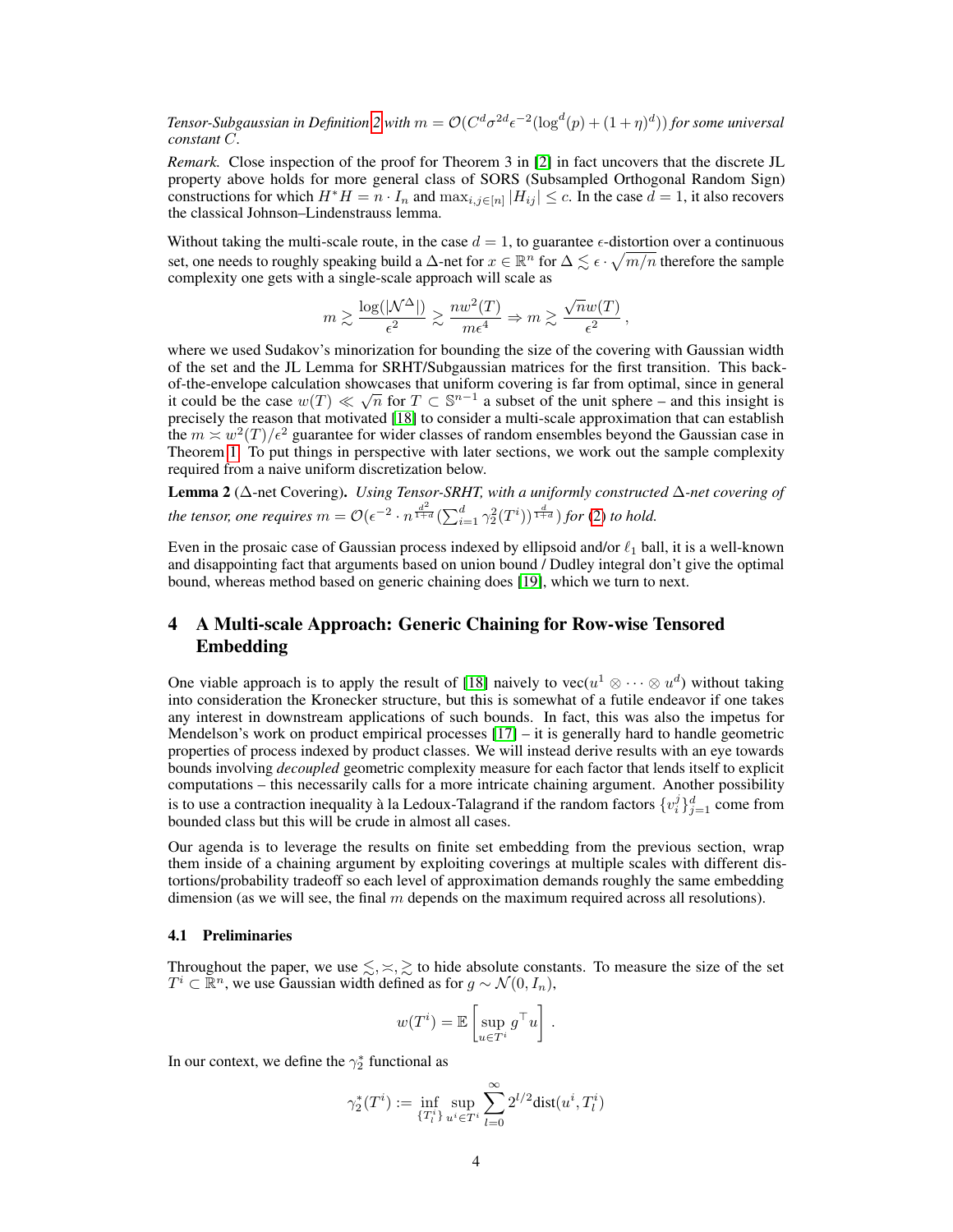where the infimum is taken over all sequences of nets  $\{T_l^i\}_l$  with cardinality  $|T_l^i| \leq 2^{2^l} =: N_l \ \forall i \in$ [d] and  $|T_0^i| = 1 =: N_0$ . For Gaussian process with canonical metric (i.e., Euclidean norm) on  $T^i$ , the expected supremum is completely characterized by  $\gamma_2^*(T)$ , i.e.,

$$
\gamma_2^*(T^i) \asymp w(T^i)
$$

where the upper bound is due to Fernique and the (much deeper, specific-to-gaussian-process) lower bound is due to Talagrand's majorizing measure theorem. A more general definition working with admissible sequences defines

$$
\gamma_2(T^i):=\inf_{\{\mathcal{A}_l^i\}}\sup_{u^i\in T^i}\sum_{l=0}^\infty 2^{l/2}\mathrm{diam}(\mathcal{A}_l^i(u^i))
$$

where the infimum is taken over all admissible sequences (i.e., increasing sequence of partitions of  $T^i$  with  $|A_l^i| \le N_l$  for all  $l \ge 0$ ) and  $A_l^i(u^i)$  denotes the (unique) element of  $A_l^i$  that contains  $u^i$ . It is not hard to see that by picking one point arbitrarily from each element of the partition, one can build a net which implies that we always have  $\gamma_2^*(T^i) \leq \gamma_2(T^i)$ . In fact, the work of [\[23\]](#page-10-5) shows that these two quantities are always of the same order.

It is also an immediate consequence that for an optimal admissible sequence  $\{\bar{\mathcal{A}}_l^i\}_l$ , picking  $\{\bar{T}_l^i\}_l$ as a sequence of nets with cardinally  $|\bar{T}_l^i| \leq N_l$  constructed by choosing the center point in every element of the partition set  $\{\overline{\mathcal{A}}_l^i\}_l$ , we have for all  $u^i \in T^i$ ,  $i \in [d]$ ,

<span id="page-4-0"></span>
$$
\sum_{l=0}^{\infty} 2^{l/2} \text{dist}(u^i, \bar{T}_l^i) \le \inf_{\{\mathcal{A}_l^i\}} \sup_{t \in T^i} \sum_{l=0}^{\infty} 2^{l/2} \text{diam}(\mathcal{A}_l^i(t)).
$$
\n(3)

For our results, we will find it helpful to adopt the slightly more general  $\gamma_\alpha$ -functional for  $\alpha > 0$ :

$$
\sum_{l=0}^{\infty} 2^{l/\alpha} \textup{dist}(u^i,\bar{T}_l^i) \leq \gamma_{\alpha}(T^i) := \inf_{\{\mathcal{A}_l^i\}} \sup_{u^i \in T^i} \sum_{l=0}^{\infty} 2^{l/\alpha} \textup{diam}(\mathcal{A}_l^i(u^i))
$$

and the infimum is taken over all admissible sequences in exactly the same way as [\(3\)](#page-4-0). It is known that for a random variable with tail decay bounded as  $e^{-|x|^\alpha}$ , the supremum is upper bounded by the  $\gamma_{\alpha}$  functional [\[10\]](#page-9-8). Moreover, we always have the following Dudley-style metric entropy integral estimate [\[19\]](#page-10-4) where  $B_2^n$  denotes the unit- $\ell_2$  ball in  $\mathbb{R}^n$ :

<span id="page-4-1"></span>
$$
\gamma_{\alpha}(T^i) \lesssim C_{\alpha} \int_0^1 \left(\log N(T^i, s B_2^n)\right)^{1/\alpha} ds ,\qquad (4)
$$

but the reverse is generally not true. Here the upper limit of the integral goes up to 1 because  $N(T^i, sB_2^n) = 1$  for  $s \ge 1$  by simply picking  $\{0\}$  as cover. Covering number on the RHS of [\(4\)](#page-4-1) can be bounded with estimates on Gaussian width. In particular, Sudakov minorization asserts

$$
\sup_{s>0} s\sqrt{\log N(T^i,sB_2^n)} \lesssim w(T^i)\,,
$$

which uses covering number at a single scale. Various alternative options exist for upper bounding the covering number, including Volumetric estimates, Maurey's empirical method etc.

Estimate [\(4\)](#page-4-1) above has the drawback of not being explicit in constants  $C_{\alpha}$ , if one is keen on explicit dependence on  $\alpha$ , the following lemma becomes timely.

<span id="page-4-3"></span>**Lemma 3** (Relationship between  $\gamma_{\alpha}$  functionals). *For*  $\alpha \leq 1$ , if set  $T^i \subset \mathbb{S}^{n-1}$  *has covering number*  $N(T^i, sB_2^n) \leq (\frac{a}{s})^b$  for some  $b \geq 2$ ,  $a \geq 2$ , then

$$
\gamma_2(T^i) \le \gamma_\alpha(T^i) \le (1 + K \cdot \log_2(b/\alpha) \cdot b/\alpha \cdot \log_2(a))^{\frac{2-\alpha}{2\alpha}} \gamma_2(T^i)
$$

*for some absolute constant* K*.*

#### 4.2 Multi-resolution embedding property

<span id="page-4-2"></span>Instead of going through the multi-scale RIP (followed by column sign randomization) as done in [\[18\]](#page-9-4) we will give ourselves more wiggle room by working with a multi-scale embedding property for finite sets. Definition [3](#page-4-2) below will be featured prominently in subsequent sections and make the successive construction of approximations less mysterious than it may otherwise seem. We will invoke it for Tensor-SRHT and Tensor-Subgaussian in this section – both taking the form where each row  $S_i = \text{vec}(v_i^1 \otimes \cdots \otimes v_i^d)$ .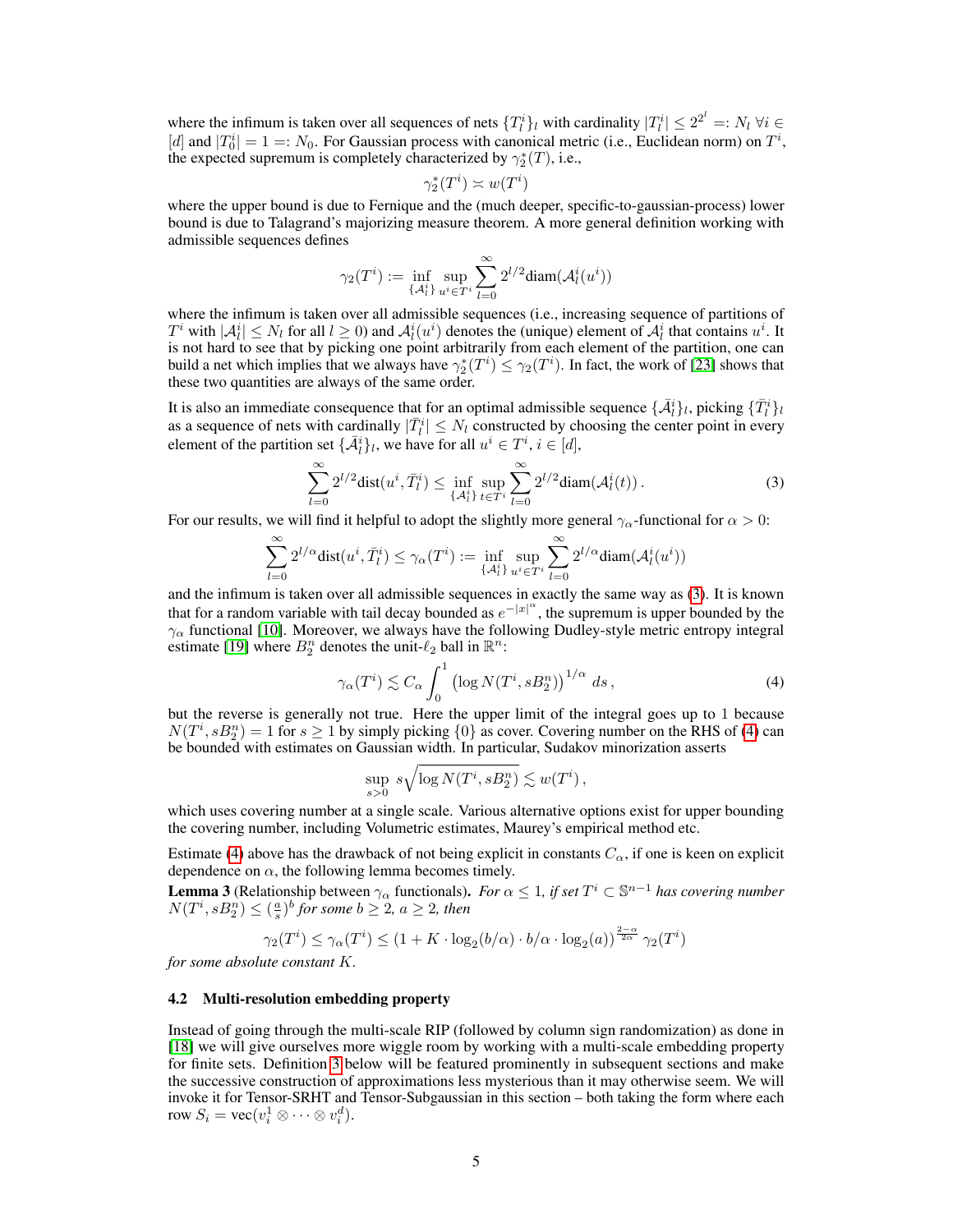**Definition 3** (Multi-resolution Embedding Property). A mapping  $S : \mathbb{R}^{n^d} \mapsto \mathbb{R}^m$  fulfills the  $(\epsilon, \eta, \alpha)$ -Multi-resolution Embedding Property if for an increasing sequence of successive coverings  $\{\hat T_l^i\}_l$  of  $T^i\subset\mathbb{S}^{n-1}$  such that  $|\bar{T}_l^i|\leq 2^{2^l}$  and  $|\bar{T}_0^i|=1$   $\forall i\in [d]$  defined in [\(3\)](#page-4-0) for tensor  $x:=u^1\otimes\cdots\otimes u^d$ , the following holds simultaneously for all  $1 \leq l \leq L \asymp \lceil \log_2(nd) \rceil$  with probability at least  $1 - \exp(-\eta)$ *:* 

• *For all*  $k \in [d]$  *and*  $l \in [L]$ *,* 

$$
|||S(u_l^1 \otimes \cdots \otimes u_l^k \otimes \cdots \otimes u_{l-1}^d) - S(u_l^1 \otimes \cdots \otimes u_{l-1}^k \otimes \cdots \otimes u_{l-1}^d)||_2^2
$$
  

$$
- ||u_l^1 \otimes \cdots \otimes (u_l^k - u_{l-1}^k) \otimes \cdots \otimes u_{l-1}^d||_F^2|
$$
  

$$
\leq \max(2^{l/\alpha}\epsilon, 2^{2l/\alpha}\epsilon^2) \cdot ||u_l^1||_2^2 \cdots ||u_l^k - u_{l-1}^k||_2^2 \cdots ||u_{l-1}^d||_2^2
$$

• *For all*  $k \in [d]$  *and*  $l \in [L]$ *,* 

$$
|\|S(u_l^1 \otimes \cdots \otimes u_l^k \otimes \cdots \otimes u_{l-1}^d)|\|_2^2 - \|u_l^1 \otimes \cdots \otimes u_l^k \otimes \cdots \otimes u_{l-1}^d\|_F^2|
$$
  

$$
\leq \max(2^{l/\alpha}\epsilon, 2^{2l/\alpha}\epsilon^2) \cdot \|u_l^1\|_2^2 \cdots \|u_l^k\|_2^2 \cdots \|u_{l-1}^d\|_2^2
$$

• *For all*  $k \in [d]$  *and*  $l \in [L]$ *,* 

$$
\left| \left\| S \left( u_l^1 \otimes \cdots \otimes \left( \frac{u_l^k - u_{l-1}^k}{\|u_l^k - u_{l-1}^k\|_2} \right) \otimes \cdots \otimes u_{l-1}^d \right) \right\} \pm S(u_l^1 \otimes \cdots \otimes u_{l-1}^k) \right\|_2^2
$$
  
- 
$$
\left\| u_l^1 \otimes \cdots \otimes \left( \frac{u_l^k - u_{l-1}^k}{\|u_l^k - u_{l-1}^k\|_2} \pm u_{l-1}^k \right) \otimes \cdots \otimes u_{l-1}^d \right\|_F^2
$$
  

$$
\leq \max(2^{l/\alpha} \epsilon, 2^{2l/\alpha} \epsilon^2) \cdot \left\| \frac{u_l^k - u_{l-1}^k}{\|u_l^k - u_{l-1}^k\|_2} \pm u_{l-1}^k \right\|_2^2 \cdot \left\| u_l^1 \right\|_2^2 \cdots \left\| u_l^{k-1} \right\|_2^2 \| u_{l-1}^{k+1} \|_2^2 \cdots \| u_{l-1}^d \|_2^2
$$

where tensor Frobenius norm  $\|x\|_F := \prod_{k=1}^d \|u^k\|_2$  and  $u^k_l$  is the closest point to  $u^k$  in  $\{\bar{T}^k_l\}.$ 

For the desired accuracy  $\epsilon > 0$  in the final guarantee [\(2\)](#page-1-1), in what follows we correspondingly define a sequence of distortion levels  $\epsilon_0 = \epsilon, \epsilon_1 = 2^{1/\alpha}\epsilon, \cdots, \epsilon_L = 2^{L/\alpha}\epsilon$  for  $L \asymp \lceil \log_2(nd) \rceil$  levels and let  $\tilde{L} = \max(0, \lfloor \alpha \log_2(1/\epsilon) \rfloor)$  such that for  $l \leq \tilde{L}$ ,  $\epsilon_l \leq 1$  therefore  $\max(\epsilon_l, \epsilon_l^2) = \epsilon_l$ . Additionally, we define  $x = u_{L+1}^1 \otimes \cdots \otimes u_{L+1}^d$  being the finest level of approximation. Give  $\epsilon, n, d$ , we will pick  $L = C \lceil \log_2(nd) \rceil$  for a constant C and work under the assumption that  $\tilde{L} \leq L$  in the proofs presented in Section [B](#page-12-0) – the case when  $L > L$  allows us to draw the same conclusion and is deferred to Appendix [D.](#page-19-0) Here the constant  $C$  is independent from all problem parameters.

Definition [3](#page-4-2) takes center stage in the following lemma. The trade-off of  $\eta_l$ ,  $\epsilon_l$  and  $p_l$  specified in the proof of Lemma [4](#page-5-0) below ensures that there's no occurrence of l in the final stated m. The  $\{\epsilon_l\}$  plays the role of multi-level approximation close in spirit to what the  $\gamma$ -functional attempts to capture. The super-exponential factor of  $d^d$  also made an appearance in earlier work on embedding of finite set using Tensor-SRHT [\[4\]](#page-9-12).

<span id="page-5-0"></span>**Lemma 4** (Multi-resolution embedding property of row-wise tensored sketches). With  $m =$  $\mathcal{O}(C^d(d^d + (1 + \eta)^d)/\epsilon^2)$ , Tensor-SRHT defined in Definition [1](#page-1-0) satisfies Definition [3](#page-4-2) for  $\alpha = 2/d$ . The same property also holds for Tensor Subgaussian defined in Definition [2](#page-2-0) for  $m = \mathcal{O}(C^d\sigma^{2d}(d^d+1))$  $(1 + \eta)^d / \epsilon^2$  *and*  $\alpha = 2/d$ *.* 

## 4.3 Embedding of general sets with row-wise tensored sketches

Now we embark on our journey for the proof of our main result on row-wise Kronecker-structured sketches where Definition [3](#page-4-2) and Lemma [4](#page-5-0) will reveal their power.

<span id="page-5-1"></span>Theorem 2 (Gordon-type Inequality for Tensor-SRHT and Tensor-Subgaussian). *Tensor-SRHT* with  $m = \mathcal{O}(C^d \epsilon^{-2} (\sum_{i=1}^d \gamma_{2/d}(T^i))^2 d^d)$  satisfies uniform concentration [\(2\)](#page-1-1). The same guarantee *carries over to Tensor-Subgaussian with*  $m = \mathcal{O}(C^d \sigma^{2d} \epsilon^{-2} (\sum_{i=1}^d \gamma_{2/d}(T^i))^2 d^d)$ *.*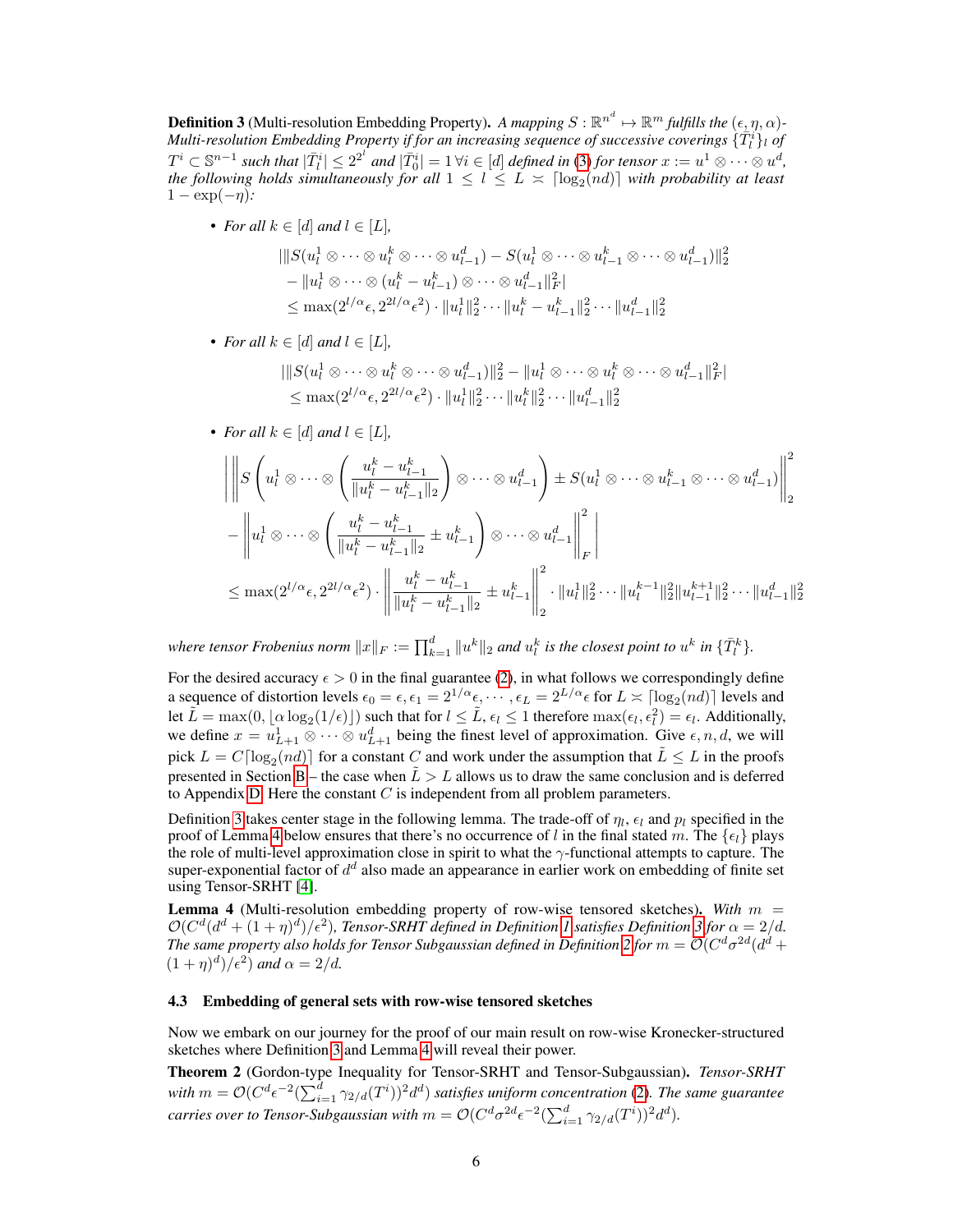This recovers the result of [\[18\]](#page-9-4) for  $d = 1$  (ignoring poly-logs). In light of the tail bound Theorem 2.1 in [\[3\]](#page-9-7), it is also natural that  $\gamma_{2/d}$  functional shows up.

*Remark.* This concentration result can also be easily converted to be on  $\frac{||Sx||_2 - 1}{||Sx||_2 - 1}$  using basic inequality  $\frac{1}{3} \min\{|a^2 - 1|, \sqrt{|a^2 - 1|}\} \le |a - 1| \le \min\{|a^2 - 1|, \sqrt{|a^2 - 1|}\}$  for  $a \ge 0$ .

It is worth noting that the above argument will generalize to other structured random ensembles, e.g., partial circulant matrix with random signs. To put things in context, we compare this bound with what we got from Lemma [2.](#page-3-1) Using Lemma [3,](#page-4-3)

$$
\gamma_{2/d}(T^i) \le (1 + K \cdot \log_2(b/\alpha) \cdot b/\alpha \cdot \log_2(a))^{\frac{a-1}{2}} \gamma_2(T^i),
$$

which means substituting into Theorem [2,](#page-5-1) assuming for the sake of argument all the  $T<sup>i</sup>$  are the same, focusing on the dependence on  $\epsilon$  and  $\gamma_2$ , this approach gives

$$
m = \mathcal{O}\left((\sum_{i=1}^{d} \gamma_{2/d}(T^{i}))^{2} \epsilon^{-2}\right) = \mathcal{O}\left((b \log_{2}(a))^{d-1} \cdot \gamma_{2}(T^{i})^{2} \epsilon^{-2}\right).
$$
 (5)

<span id="page-6-2"></span>d−1

if ignoring poly-logs. In contrast to Lemma [2](#page-3-1) where we used a single-scale discretization  $m =$  $\mathcal{O}(\epsilon^{-2}\cdot n^{\frac{d^2}{1+d}}(\gamma_2^2(T^i))^{\frac{d}{1+d}})$ , Sudakov informs us

$$
\sqrt{b\log(a)} \leq \sup_{\epsilon \in (0,1]} \epsilon \sqrt{b\log(a/\epsilon)} \lesssim \gamma_2(T^i) \leq \sqrt{n}.
$$

Therefore in the case of low complexity set  $(\gamma_2(T^i) \ll \sqrt{n})$ , the multi-resolution approach pays off.

## <span id="page-6-0"></span>5 Recursive Kronecker Embedding

The row-wise-tensored mapping from the previous section, despite its simplicity, gives exponential dependency on the degree  $d$  (and necessarily so, as a preview for Section [F\)](#page-20-0), suggesting it is ideal for low-degree tensor. In this section, we analyze the "sketch and reduce" approach proposed by [\[2\]](#page-9-9), which composes degree-2 sketches from the previous section in the following way: we define the operation S acting on rank-1 e.g., degree-3 tensor as

<span id="page-6-1"></span>
$$
S(x \otimes y \otimes z) := S^1(x \otimes S^2(y \otimes S^3 z)). \tag{6}
$$

The distinctive feature of the design is that at each layer, the Kronecker-structured sketch  $S^k$  only acts on degree-2, reduced-dimensional tensor – something it excels at. It is an easy exercise that the matrix  $S \in \mathbb{R}^{m \times n^d}$ , when acting on rank-1 degree-d tensor, can be deemed as  $S = Q^0$  for

$$
Q^d = 1 \text{ and } Q^{k-1} = S^k(Q^k \otimes I_n) \in \mathbb{R}^{m \times n^{d-k+1}} \text{ for } k = d, \cdots, 1,
$$

where each  $S^k \in \mathbb{R}^{m \times nm}$  for  $k \in [d-1]$  and  $S^d \in \mathbb{R}^{m \times n}$ .

#### 5.1 Building blocks for multi-resolution covering

The analysis follows the same template once we know how the JL moment property is preserved under matrix direct sum and multiplication, which was investigated in previous work. We have the following discrete JL property for the embedding matrix  $S$  introduced above.

<span id="page-6-3"></span>**Lemma 5** (Finite Set Embedding Property). *The recursive embedding* [\(6\)](#page-6-1) *satisfies*  $\|\|Sx\|_2^2 - 1 \leq$  $\max(\epsilon, \epsilon^2)$  for all unit-norm, rank-1 tensors  $x \in \mathbb{R}^{n^d}$  belonging to a finite set of cardinality  $p$  with *probability at least*  $1 - e^{-\eta}$  *for any*  $\eta > 0$  *with*  $m = \mathcal{O}\left(\frac{d}{\epsilon^2}(\log^2(p) + \eta^2 \vee \eta)\right)$ *. Moreover, such*  $o$ peration can be conducted in time  $\mathcal{O}(d(n\log n+m))$  when each  $S^i$  is constructed from an degree-2 *Tensor-SRHT sketch.*

The ensuing lemma makes it clear that we should be grateful for the result stated above.

<span id="page-6-4"></span>**Lemma 6** (Multi-resolution embedding property of Recursive Tensor-SRHT). With  $m = \mathcal{O}(d(d^2 +$  $(1 + \eta)^2)/\epsilon^2$ ), Recursive Tensor-SRHT satisfies the  $(\epsilon, \eta, \alpha)$ -Multi-resolution Embedding Property in *Definition* [3](#page-4-2) *with*  $\alpha = 1$ *.*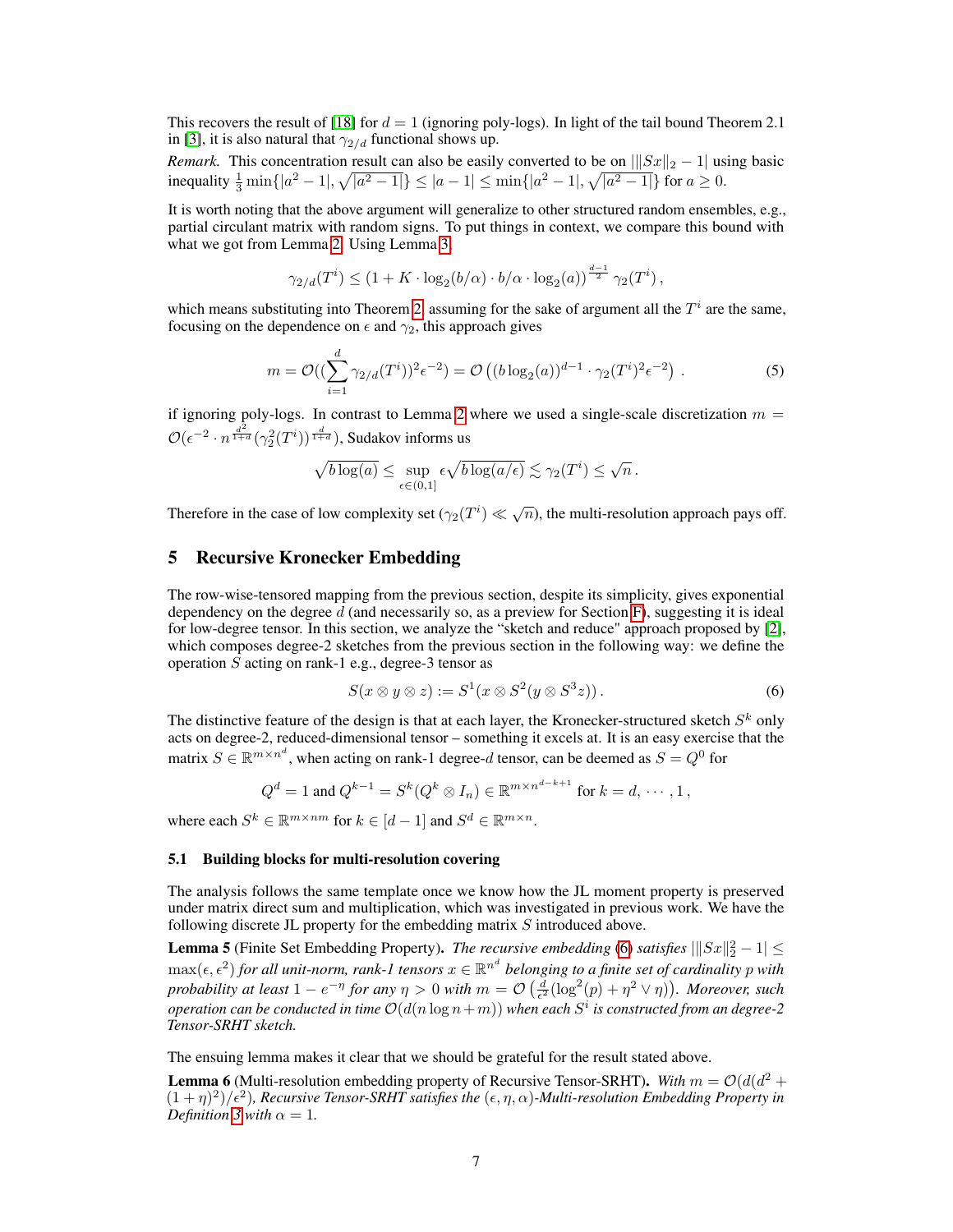#### 5.2 Embedding of general set using recursive sketch

We will employ a slightly different decomposition of the chain for this construction and dedicate the section to prove the following theorem. At a high level, the observation is that the sketch, albeit taking complicated hierarchical form, happens to be linear when acting on rank-1 tensor. Therefore the strategy is to have all the terms in the chain we need to control in the rank-1 form that only involves difference in one factor, after which the multi-resolution embedding property can be repeatedly instantiated as before.

<span id="page-7-1"></span>Theorem 3 (Gordon-type Inequality for Recursive Kronecker Embedding). *The Recursive Tensor-SRHT with*  $m = \mathcal{O}(d\epsilon^{-2}(\sum_{i=1}^d \gamma_1(T^i))^2 \cdot (d^2 + (1 + \eta)^2))$  *satisfies*  $\|\|Sx\|_2^2 - 1| \le \max(\epsilon, \epsilon^2)$  for *all*  $x = u^1 \otimes \cdots \otimes u^d \in T^1 \times \cdots \times T^d$  *with probability at least*  $1 - \exp(-\eta)$  *for*  $d \geq 2$ *.* 

It is enlightening to compare with the previous embedding bound, assuming again the covering number admits  $\tilde{N}(T^i, sB_2^{\tilde{n}}) \leq (\frac{a}{s})^b$  for all  $i \in [d]$ . With [\(4\)](#page-4-1) we have

$$
\gamma_1(T^i) \le C_1 \int_0^1 \log N(T^i, s B_2^n) \, ds \le C_1 \int_0^1 b \log(a/s) \, ds \le C_1' \cdot b \log(a)
$$

which means using Theorem [3](#page-7-1) that  $m = \mathcal{O}(d^5b^2 \log^2(a)/\epsilon^2)$  for the desired embedding guarantee. This is favorable as the dependence on  $d$  has been reduced from exponential to polynomial. For example we can see that when each  $T^i$  consists of a set of p points on the unit sphere,  $b = o(1)$  and  $a = p$  we get  $\log^2(p)/\epsilon^2$  as opposed to  $\log^d(p)/\epsilon^2$  from the previous section [\(5\)](#page-6-2) when focusing on the scaling with  $p$ .

## <span id="page-7-4"></span>6 Applications

In this section, we deliberate on applications of our result in two settings, deploying one type of random embedding for each, where we see how these bounds can take advantage of the underlying low complexity structure to move away from the (much larger) ambient dimension. We note that these applications crucially exploit the fact that the object in  $\mathbb{R}^{n^d}$  being acted upon has Kronecker structure – this departs from e.g., oblivious subspace embedding (OSE) result from [\[1\]](#page-9-13) where the column span of *any*  $n^d \times p$  matrix is preserved.

## <span id="page-7-0"></span>6.1 Signal Recovery

Inspired by compressed sensing, suppose we are given independent random (linear) 1-subgaussian measurements on Kronecker-structured rank-1 signal  $x$  of type

<span id="page-7-3"></span><span id="page-7-2"></span>
$$
y_i = \langle S_i, x \rangle = \prod_{j=1}^d \langle v_i^j, u^j \rangle, \ i \in [m]
$$
 (7)

for  $x = u^1 \otimes \cdots \otimes u^d$ ,  $u^i \in T^i \subset \mathbb{S}^{n-1}$ , and would like to know when does performing

$$
\min_{\{z^j\}_{j=1}^d \in \mathbb{S}^{n-1}} \sum_{j=1}^d f_j(z^j) \quad \text{subject to } S(z^1 \otimes \dots \otimes z^d) = y, \ f_j(z^j) \le R_j \ \forall j \in [d] \tag{8}
$$

uniquely reconstruct x, where  $f_j$  above is convex and  $R_j := f_j(u^j)$  encodes the prior knowledge we have so that  $\{u^j\}$  is feasible. In the case when such information is not available, the constraint can simply read as  $||z^j||_2 \leq 1$ , for example. Notice that the decision variable lives in a lower dimensional space (nd as opposed to  $n^d$  if we naively vectorize the signal) and one candidate could be alternating projected gradient descent over each factor. Computation aside on which algorithm to enlist for solving [\(8\)](#page-7-2), the analysis below gives an information-theoretic lower bound on the sample complexity for successful recovery. The following quantities facilitate the analysis.

**Definition 4** (Descent Cone and Restricted Singular Value). *We use*  $\mathcal{D}(f_j, u^j)$  to denote the descent *cone of a convex function*  $f_j$  *at point*  $u^j \in \mathbb{R}^n$ *, that is,*  $\mathcal{D}(f_j, u^j) := \cup_{\tau > 0} \{ t \in \mathbb{R}^n : f_j(u^j + \tau t) \leq$  $f_j(u^j)$ . The correspondingly normalized descent cone is denoted as  $\bar{\mathcal{D}}(f_j, u^j) := \mathcal{D}(f_j, u^j) \cap \mathbb{S}^{n-1}$ . Let  $\sigma_{\min}(S; \mathcal{C})$  be the minimum singular value of a matrix S restricted to set C, i.e.,  $\sigma_{\min}(S; \mathcal{C}) :=$ min<sub>x∈C∩Sn−1</sub> ||Sx||. Furthermore, the descent cone of a proper convex function is always convex.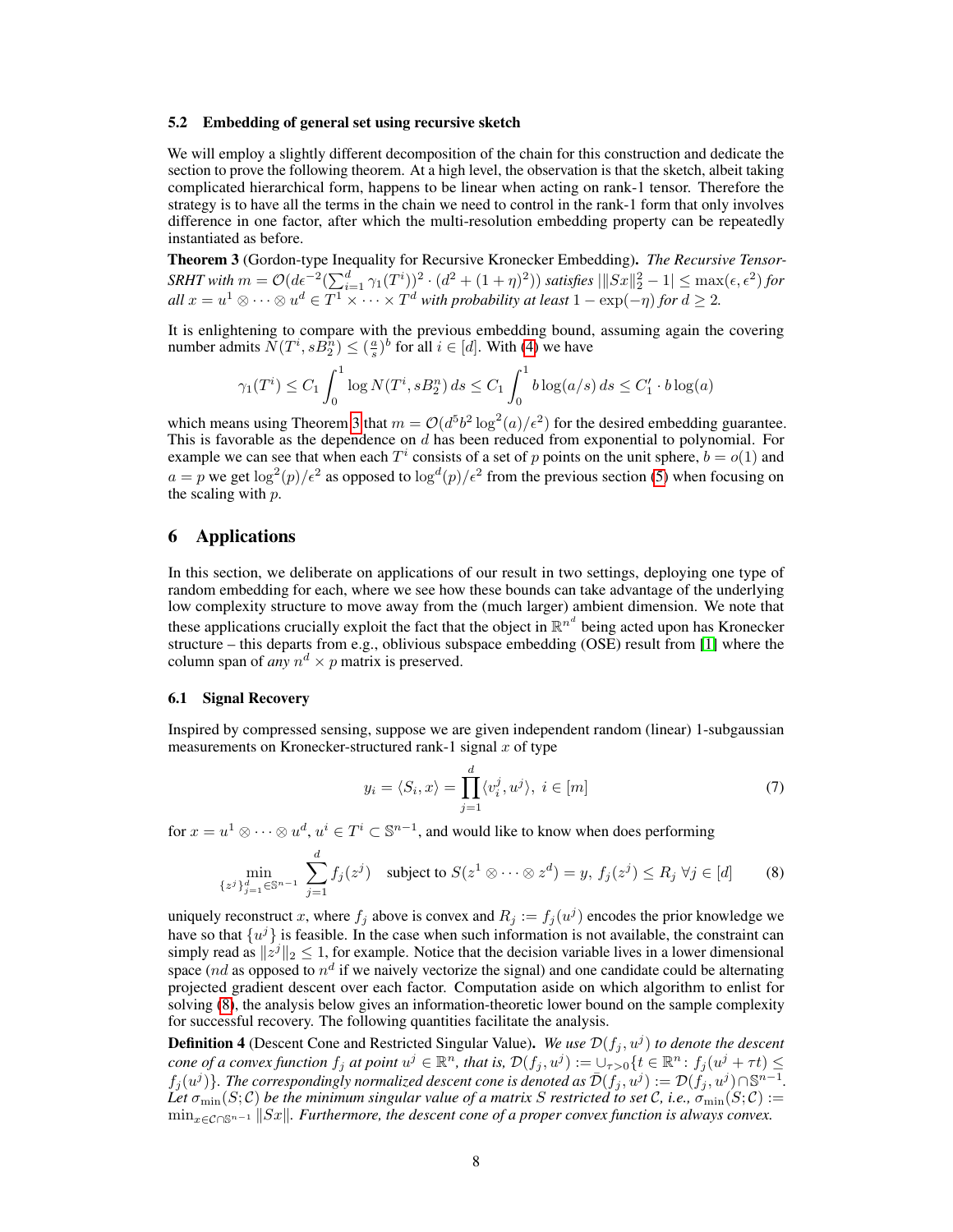We take hints from [\[8,](#page-9-14) [21\]](#page-10-1) for the lemma below.

<span id="page-8-1"></span>**Lemma 7** (Recovery Guarantee). *If*  $||Sw|| \ge (1 - \epsilon) ||w||$  *for all*  $w = (u^1 + t^1) \cap \mathbb{S}^{n-1} \otimes \cdots \otimes (u^d +$  $t^d$ ) ∩ S<sup>n-1</sup> for which  $t^j$  ∈  $\mathcal{D}(f_j, u^j)$  where  $\epsilon$  < 1, the optimizer  $\{z_*^j\}_{j=1}^d$  returned by [\(8\)](#page-7-2) satisfies  $z^1_* \otimes \cdots \otimes z^d_* = u^1 \otimes \cdots \otimes u^d$  for the measurement model [\(7\)](#page-7-3).

Using Theorem [2](#page-5-1) with Tensor-Subgaussian, for  $\epsilon \in (0,1)$ ,  $\forall w \in \mathcal{W}^1 \times \cdots \times \mathcal{W}^d$  where  $\mathcal{W}^j :=$  $(u^{j} + \mathcal{D}(f_j, u^{j})) \cap \mathbb{S}^{n-1},$ 

$$
|\|Sw\| - 1\| \le \min\{|\|Sw\|_2^2 - 1|, |\|Sw\|_2^2 - 1|^{1/2}\} \le \epsilon
$$

if picking  $m=\mathcal{O}(C^d(\sum_{i=1}^d\gamma_{2/d}(\mathcal{W}^i))^2\cdot (d^d+(1+\eta)^d)/\epsilon^2)$ , which means  $\sigma_{\min}(S;\mathcal{W}^1\times\cdots\times$  $W^d$ )  $\geq 1 - \epsilon > 0$  as needed by Lemma [7.](#page-8-1) Using translation-invariance and subadditivity of the  $\gamma$ -functionals, an argument similar to the one in Lemma 3.4 of [\[9\]](#page-9-15) shows that this is order-wise the same as  $m = \mathcal{O}(C^d(\sum_{i=1}^d \gamma_{2/d}(\bar{\mathcal{D}}(f_i, u^i)))^2 \cdot (d^d + (1 + \eta)^d))$ . Now thanks to the decoupling, it reduces to  $d$  descent cone vector Gaussian width type calculation.

We start with an example where each of the *d* factors is *k*-sparse, i.e.,  $T^i = \{u^i \in \mathbb{R}^n : ||u^i||_0 \leq \delta\}$  $k$ ,  $||u^i||_2 = 1$ , it is classical that the normalized descent cone for  $\ell_1$  norm at k-sparse vector is  $\bar{\mathcal{D}}(f_i, u^i) = \{ s : ||s||_1 \leq 2\sqrt{k}||s||_2, ||s||_2 = 1 \}$ . Since  $conv(kB_0^n \cap B_2^n) \subset \sqrt{k}B_1^n \cap B_2^n \subset$  $C \cdot conv(kB_0^n \cap B_2^n)$  for an absolute constant C, from known result one can deduce that the covering number and Gaussian width scale as

$$
w(\overline{\mathcal{D}}(\|\cdot\|_1, u^j)) \asymp \sqrt{k \log(en/k)}
$$
  

$$
\log(|\mathcal{N}^{\Delta}(\overline{\mathcal{D}}(\|\cdot\|_1, u^j))|) \asymp k \log(en/\Delta k),
$$

consequently

$$
\gamma_{2/d}^2(\mathcal{D}(\|\cdot\|_1, u^j)) \lesssim (kd \log(n/k) \log(kd))^{d-1} \cdot k \log(n/k).
$$

This gives assuming  $log(n/k) \ll k$  (not worrying about the  $d^d$  factor, assuming d is small for this application) with  $m = \mathcal{O}(k^d(1+\eta)^d)$ , the recovery is successful with probability at least  $1 - \exp(-\eta)$  when omitting poly-logs. It should be clarified that the minimizer of [\(8\)](#page-7-2) may not be unique (as in the case with  $f_i = \|\cdot\|_1$  up to sign ambiguity – which is the *only* possible one for rank-1 tensor), but this sample complexity suffices for recovering any of the equivalent representations of the rank-1 signal under consideration. In general, the work of [\[8,](#page-9-14) [21\]](#page-10-1) provide powerful recipe for bounding the Gaussian width of a descent cone based on duality and polar cones: for  $f_i$  a convex function, and  $u^j \in \mathbb{R}^n$  a fixed point,  $g \sim \mathcal{N}(0, I_n)$ ,

$$
w^2(\mathcal{D}(f_j, u^j)) \leq \mathbb{E} \inf_{\tau \geq 0} \text{dist}^2(g, \tau \cdot \partial f_j(u^j)),
$$

which cries out for more opportunities on applications for structured tensor recovery.

#### <span id="page-8-0"></span>6.2 Optimization

Consider an optimization (tensor decomposition) problem, where for given signal  $x = u^1 \otimes \cdots \otimes u^d \in$  $T^1 \times \cdots \times T^d$  taking Kronecker structure, we wish to solve for

<span id="page-8-2"></span>
$$
\min_{z^i \in T^i \; \forall i \in [d]} \|u^1 \otimes \cdots \otimes u^d - z^1 \otimes \cdots \otimes z^d\|_F^2.
$$
\n
$$
(9)
$$

In general, one could also consider the denoising version where there is noise in the observation  $x + e$ , but for simplicity we focus on the noiseless case below. With the hope of saving storage and speeding up, we apply sketching before solving a lower m-dimensional problem:

$$
\min_{z^i \in T^i \,\forall i \in [d]} \|S(u^1 \otimes \cdots \otimes u^d) - S(z^1 \otimes \cdots \otimes z^d)\|_2^2 =: g(z^1, \cdots, z^d).
$$
 (10)

Let S be the recursive sketch from Section [5](#page-6-0) and denote the optimizer of [\(10\)](#page-8-2) as  $\{z^i_*\}$ . It is not hard to see that since  $g(z^1_*, \cdots, z^d_*) \leq g(u^1, \cdots, u^d) = 0$ , we must have  $S(z^1_* \otimes \cdots \otimes z^d_*) = S(u^1 \otimes \cdots \otimes u^d)$ , which means that S restricted to set  $T^1 \times \cdots \times T^d$  must have the smallest singular value bounded away from 0 for us to uniquely identify the rank-1 factors. Note again this doesn't resolve the inherent ambiguity between the factors such as sign flips but the resulting sample complexity is sufficient to recover any such signal consistent with the measurement (i.e., the returned rank-1 solution obeys  $z_*^1 \otimes \cdots \otimes z_*^d = u^1 \otimes \cdots \otimes u^d$  hence in x space it is unique). We give an example in Section [E.](#page-19-1)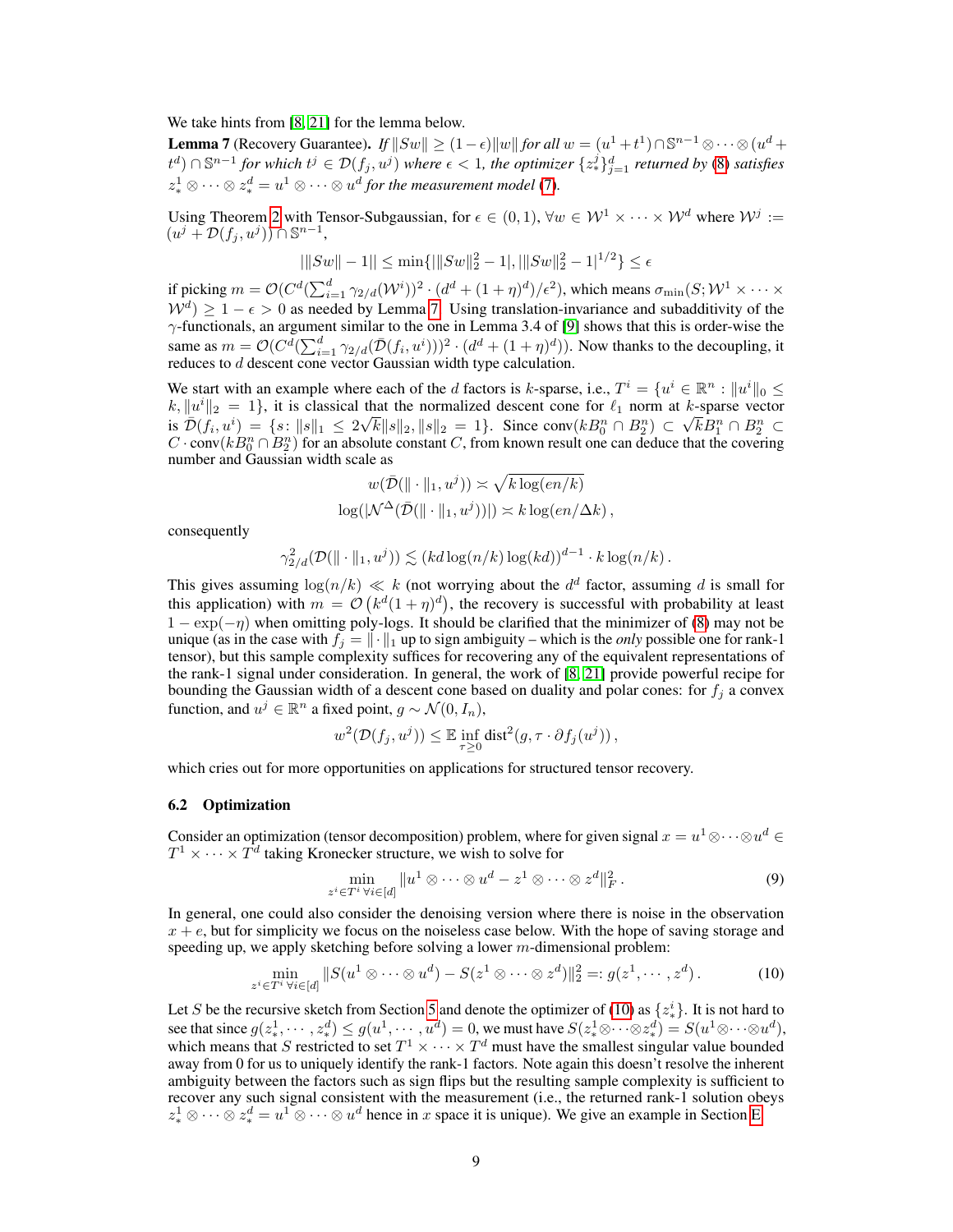## **References**

- <span id="page-9-13"></span>[1] Thomas D Ahle, Michael Kapralov, Jakob BT Knudsen, Rasmus Pagh, Ameya Velingker, David P Woodruff, and Amir Zandieh. Oblivious sketching of high-degree polynomial kernels. In *Proceedings of the Fourteenth Annual ACM-SIAM Symposium on Discrete Algorithms*, pages 141–160. SIAM, 2020.
- <span id="page-9-9"></span>[2] Thomas D Ahle and Jakob BT Knudsen. Almost optimal tensor sketch. *arXiv preprint arXiv:1909.01821*, 2019.
- <span id="page-9-7"></span>[3] Stefan Bamberger, Felix Krahmer, and Rachel Ward. The hanson-wright inequality for random tensors. *arXiv preprint arXiv:2106.13345*, 2021.
- <span id="page-9-12"></span>[4] Stefan Bamberger, Felix Krahmer, and Rachel Ward. Johnson-lindenstrauss embeddings with kronecker structure. *arXiv preprint arXiv:2106.13349*, 2021.
- <span id="page-9-3"></span>[5] Daniel Bartl and Shahar Mendelson. Random embeddings with an almost gaussian distortion. *Advances in Mathematics*, 400:108261, 2022.
- <span id="page-9-1"></span>[6] Jean Bourgain, Sjoerd Dirksen, and Jelani Nelson. Toward a unified theory of sparse dimensionality reduction in euclidean space. *Geometric and Functional Analysis*, 25(4):1009–1088, 2015.
- <span id="page-9-16"></span>[7] Jian-Feng Cai and Weiyu Xu. Guarantees of total variation minimization for signal recovery. *Information and Inference: A Journal of the IMA*, 4(4):328–353, 2015.
- <span id="page-9-14"></span>[8] Venkat Chandrasekaran, Benjamin Recht, Pablo A Parrilo, and Alan S Willsky. The convex geometry of linear inverse problems. *Foundations of Computational mathematics*, 12(6):805– 849, 2012.
- <span id="page-9-15"></span>[9] Ke Chen and Ruhui Jin. Tensor-structured sketching for constrained least squares. *SIAM Journal on Matrix Analysis and Applications*, 42(4):1703–1731, 2021.
- <span id="page-9-8"></span>[10] Sjoerd Dirksen. Tail bounds via generic chaining. *Electronic Journal of Probability*, 20:1–29, 2015.
- <span id="page-9-2"></span>[11] Sjoerd Dirksen. Dimensionality reduction with subgaussian matrices: a unified theory. *Foundations of Computational Mathematics*, 16(5):1367–1396, 2016.
- <span id="page-9-6"></span>[12] Mathieu Even and Laurent Massoulie. Concentration of non-isotropic random tensors with applications to learning and empirical risk minimization. In Mikhail Belkin and Samory Kpotufe, editors, *Proceedings of Thirty Fourth Conference on Learning Theory*, volume 134 of *Proceedings of Machine Learning Research*, pages 1847–1886. PMLR, 15–19 Aug 2021.
- <span id="page-9-0"></span>[13] Yehoram Gordon. On milman's inequality and random subspaces which escape through a mesh in R <sup>n</sup>. In *Geometric aspects of functional analysis*, pages 84–106. Springer, 1988.
- <span id="page-9-5"></span>[14] Vladimir Koltchinskii and Shahar Mendelson. Bounding the smallest singular value of a random matrix without concentration. *International Mathematics Research Notices*, 2015(23):12991– 13008, 2015.
- <span id="page-9-17"></span>[15] Rafał Latała. Estimation of moments of sums of independent real random variables. *The Annals of Probability*, 25(3):1502–1513, 1997.
- <span id="page-9-10"></span>[16] Rafał Latała. Estimates of moments and tails of gaussian chaoses. *The Annals of Probability*, 34(6):2315–2331, 2006.
- <span id="page-9-11"></span>[17] Shahar Mendelson. Upper bounds on product and multiplier empirical processes. *Stochastic Processes and their Applications*, 126(12):3652–3680, 2016.
- <span id="page-9-4"></span>[18] Samet Oymak, Benjamin Recht, and Mahdi Soltanolkotabi. Isometric sketching of any set via the restricted isometry property. *Information and Inference: A Journal of the IMA*, 7(4):707–726, 2018.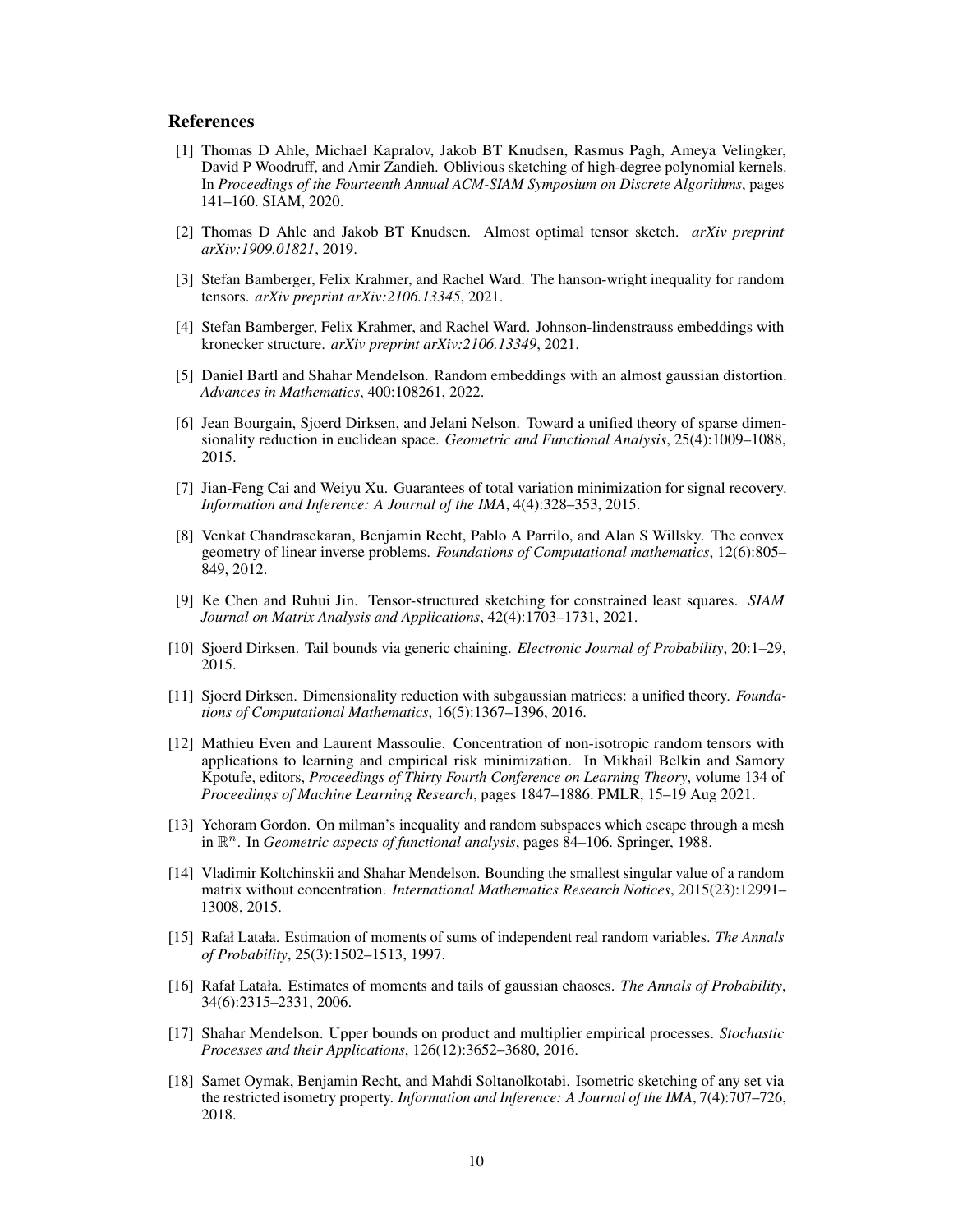- <span id="page-10-4"></span>[19] Michel Talagrand. *Upper and lower bounds for stochastic processes: modern methods and classical problems*, volume 60. Springer Science & Business Media, 2014.
- <span id="page-10-0"></span>[20] Christos Thrampoulidis, Samet Oymak, and Babak Hassibi. Regularized linear regression: A precise analysis of the estimation error. In Peter Grünwald, Elad Hazan, and Satyen Kale, editors, *Proceedings of The 28th Conference on Learning Theory*, volume 40 of *Proceedings of Machine Learning Research*, pages 1683–1709, Paris, France, 03–06 Jul 2015. PMLR.
- <span id="page-10-1"></span>[21] Joel A Tropp. Convex recovery of a structured signal from independent random linear measurements. In *Sampling Theory, a Renaissance*, pages 67–101. Springer, 2015.
- <span id="page-10-6"></span>[22] Aad W Van Der Vaart and Jon Wellner. *Weak convergence and empirical processes: with applications to statistics*. Springer Science & Business Media, 1996.
- <span id="page-10-5"></span>[23] Ramon van Handel. Chaining, interpolation and convexity ii: The contraction principle. *The Annals of Probability*, 46(3):1764–1805, 2018.
- <span id="page-10-3"></span>[24] Roman Vershynin. Concentration inequalities for random tensors. *Bernoulli*, 26(4):3139–3162, 2020.
- <span id="page-10-2"></span>[25] Nikita Zhivotovskiy. Dimension-free bounds for sums of independent matrices and simple tensors via the variational principle. *arXiv preprint arXiv:2108.08198*, 2021.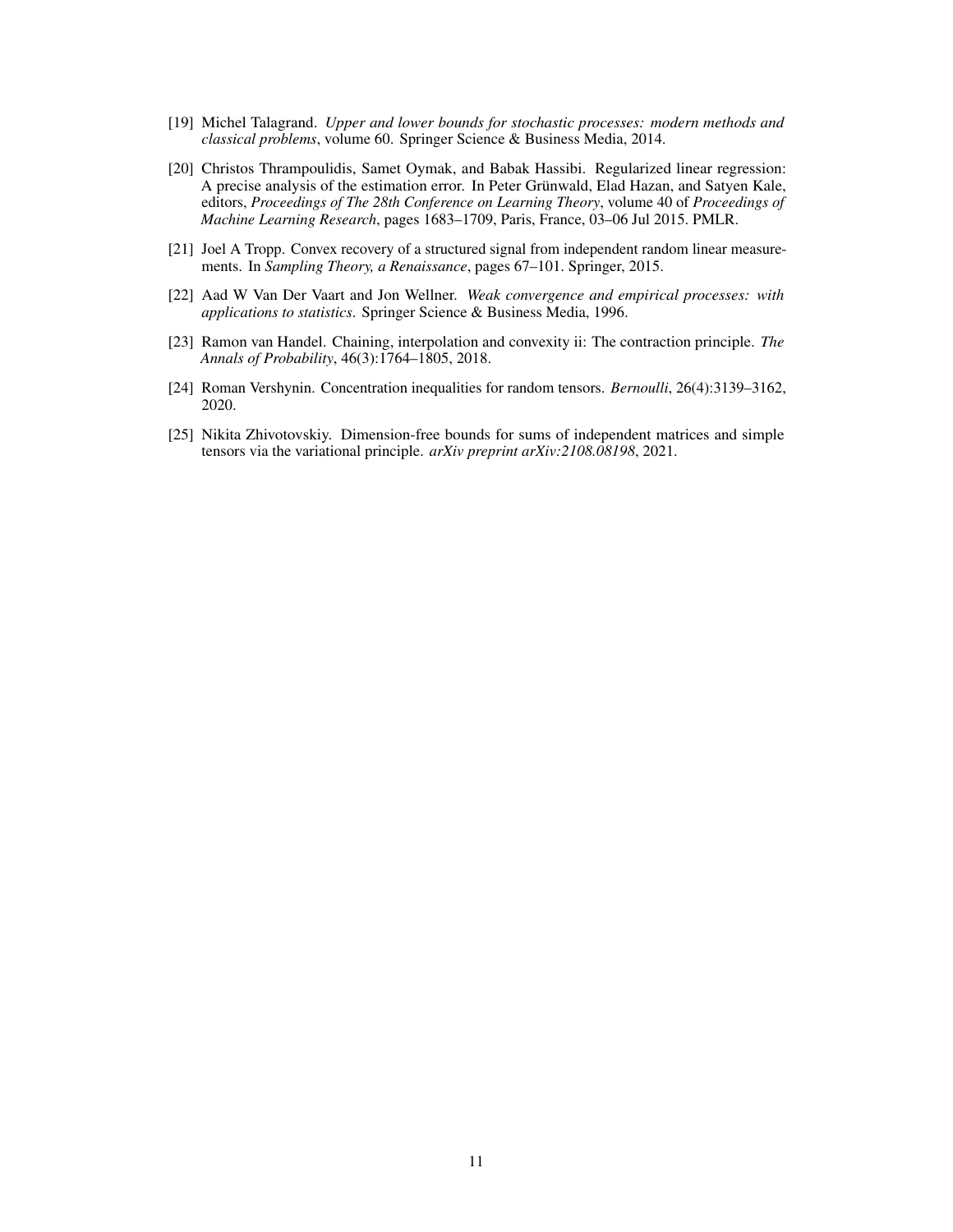## A Proofs for Section [3](#page-2-1)

This section deals with uniform covering, i.e., a single-scale approach.

*Proof of Lemma [1.](#page-2-2)* Tracing the footsteps for the proof of Theorem 3 in [\[2\]](#page-9-9), one could check that we can smuggle in the term  $\max(\epsilon, \epsilon^2)$  replacing  $\epsilon \in (0, 1)$  for the following guarantee: with

$$
m = \mathcal{O}\left(C^d \frac{1}{\epsilon^2} \log\left(\frac{1}{\delta}\right) \log^d\left(\frac{1}{\delta}\right)\right),\,
$$

the resulting Tensor SRHT matrix  $S \in \mathbb{R}^{m \times n^d}$  constructed as in Definition [1](#page-1-0) satisfies (1)  $\mathbb{E}[\|Sx\|_2^2] =$ 1 for all  $||x|| = 1$ ; (2)  $\mathbb{E}[||Sx||_2^2 - 1]^{\log(1/\delta)} \le (\frac{1}{\epsilon} \max(\epsilon, \epsilon^2))^{\log(1/\delta)}$ . This implies via Markov's inequality,

$$
\mathbb{P}(|||Sx||_2^2 - 1| \ge \max(\epsilon, \epsilon^2)) \le \delta
$$

for any unit norm x and  $\delta \in (0, 1)$ . Therefore for a set of cardinality p, we take a union bound to conclude with probability at least  $1 - e^{-\eta}$  for any  $\eta > 0$ ,

$$
|\|Sx\|_2^2 - 1| \le \max(\epsilon, \epsilon^2)
$$

simultaneously for all  $p$  points on the unit sphere in the set provided

$$
m = \mathcal{O}\left(C^d \frac{1}{\epsilon^2} (\log^d(p) + \eta^d \vee \eta)\right)
$$

for some universal constant C, which renders the advertised bound by recognizing  $\eta^d \vee \eta \leq (1+\eta)^d$ . The same argument applies to Tensor-Subgaussian embedding by working with Theorem 2 in [\[2\]](#page-9-9) instead. П

*Proof of Lemma* [2.](#page-3-1) Let  $\Delta$  < 1/2, to cast an  $\Delta$ -net (in Frobenius norm) for the rank-1 tensor, suppose for each of the d factors  $u^i \in T^i \subset \mathbb{S}^{n-1}$  we find  $v^i \in T^i \cap \mathcal{N}^i$  such that  $||v^i - u^i||_2 \leq \Delta/d$ , then

$$
||v^1 \otimes \cdots \otimes v^d - u^1 \otimes \cdots \otimes u^d||_F \le \sum_{i=1}^d ||v^1|| \cdots ||v^{i-1}|| ||v^i - u^i|| ||u^{i+1}|| \cdots ||u^d||
$$
  

$$
\le d \times \Delta/d = \Delta.
$$

To extend [\(2\)](#page-1-1) to hold for all  $x\in T$ , write  $u^i=v^i+l^i$  for  $\|l^i\|_2\leq \Delta/d,$  and recall  $\|u^1\otimes\cdots\otimes u^d\|=$  $||v^1 \otimes \cdots \otimes v^d|| = 1,$ 

$$
|vec(u^1 \otimes \cdots \otimes u^d)^\top (S^\top S - I)vec(u^1 \otimes \cdots \otimes u^d)|
$$
  
\n
$$
\leq |vec(v^1 \otimes \cdots \otimes v^d)^\top (S^\top S - I)vec(v^1 \otimes \cdots \otimes v^d)|
$$
  
\n
$$
+ 2|(vec(u^1 \otimes \cdots \otimes u^d) - vec(v^1 \otimes \cdots \otimes v^d))^\top (S^\top S - I)vec(v^1 \otimes \cdots \otimes v^d)|
$$
  
\n
$$
\leq \max_{v^i \in T^i \cap \mathcal{N}^i} |vec(v^1 \otimes \cdots \otimes v^d)^\top (S^\top S - I)vec(v^1 \otimes \cdots \otimes v^d)| + 2\Delta ||S^\top S - I||_{op}
$$

so taking sup over  $u^i \in T^i$ , we have

$$
||S^{\top}S - I||_{op,T} \leq \max_{v^i \in T^i \cap \mathcal{N}^i} |{\rm vec}(v^1 \otimes \cdots \otimes v^d)^{\top} (S^{\top}S - I) {\rm vec}(v^1 \otimes \cdots \otimes v^d) | + 2\Delta ||S^{\top}S - I||_{op}.
$$

Therefore to have the distortion below order  $\max(\epsilon, \epsilon^2)$  for all x, it suffices to cover each factor to accuracy  $\Delta/d$  for  $\Delta \lesssim \max\{\epsilon, \epsilon^2\}/\|S^\top S - I\|_{op}$  and union bound over this finite set to guarantee max $(\epsilon, \epsilon^2)$  distortion on it. Now since on the unit sphere  $T^i = \mathbb{S}^{n-1}$  for any  $\Delta = o(1)$ ,

$$
||S^{\top}S - I||_{op} \leq \frac{1}{1 - 2\Delta} \cdot \max_{\tilde{x} \in \mathbb{S} \cap \mathcal{N}^{\Delta}} |\tilde{x}^{\top} (S^{\top}S - I)\tilde{x}|,
$$

this suggests  $||S^\top S - I||_{op} \lesssim n^d/m$ .

Using Sudakov's minorization, the cardinality of the finite set  $p \lesssim \prod_{i=1}^d \exp\left(\frac{d^2}{\Delta^2} w^2(T^i)\right) \lesssim$  $\prod_{i=1}^d \exp\left(\frac{d^2n^d}{\epsilon^2m}\right)$  $\frac{d^2n^d}{\epsilon^2m}w^2(T^i)\Big).$  Owing to the existence of Lemma [1](#page-2-2) on Discrete-JL for Tensor-SRHT, it yields the dependence on  $w(T^i)$  (and therefore  $\gamma_2(T^i)$ ) should scale as

$$
m = \mathcal{O}\left(\frac{1}{\epsilon^2} \cdot n^{\frac{d^2}{1+d}} \left(\sum_{i=1}^d \gamma_2^2(T^i)\right)^{\frac{d}{1+d}}\right)
$$

for such a uniform concentration to hold, ignoring  $d^d$  dependence.

 $\Box$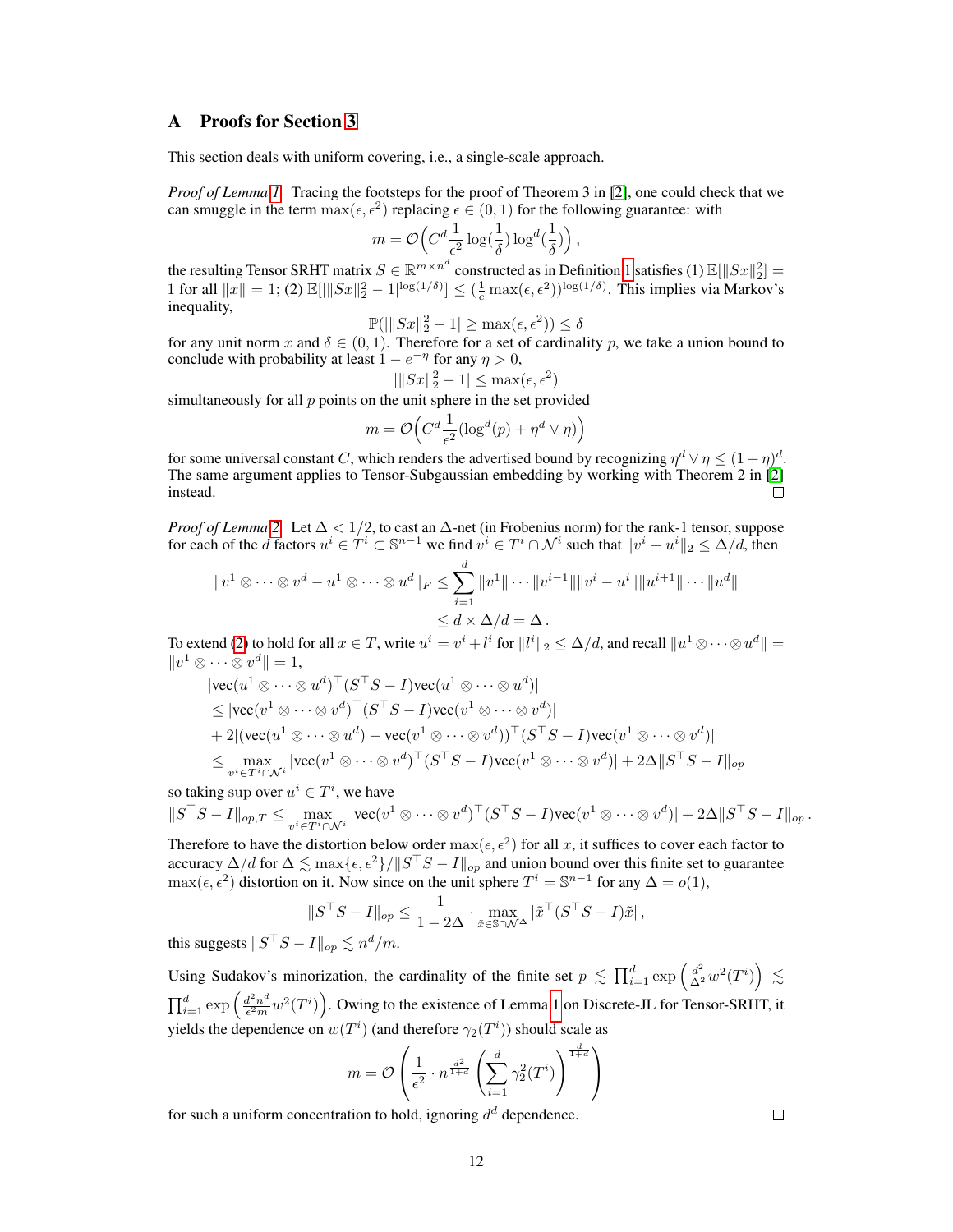## <span id="page-12-0"></span>B Proofs for Section [4](#page-3-0)

We begin with a few helper lemmas for setting up the chaining and multi-resolution covering argument. Below is an easy observation on the sequence of successive coverings  $\{\bar{T}_l^i\}_l$  as defined in [\(3\)](#page-4-0).

<span id="page-12-1"></span>**Lemma 8** (Choice of *L*). *For all*  $u^i \in T^i$ ,  $dist(u^i, \overline{T_L}^i) \lesssim \frac{1}{d}$  for  $L \gtrsim \lceil \log_2(nd) \rceil$ .

*Proof of Lemma [8.](#page-12-1)* Since  $\gamma_2(T^i) \asymp \gamma_2^*(T^i)$  and [\(3\)](#page-4-0) shows that

$$
\sup_{u^i \in T^i} \sum_{l=0}^{\infty} 2^{l/2} \text{dist}(u^i, \bar{T}_l^i) \le \gamma_2(T^i) \,,
$$

it is necessarily the case that (using the inf in the definition of  $\gamma_2^*$ )

$$
\sup_{u^i \in T^i} \sum_{l=0}^{\infty} 2^{l/2} \text{dist}(u^i, \bar{T}_l^i) \asymp \gamma_2^*(T^i),
$$

so  $\{\bar{T}_l^i\}_l$  is almost optimal, which means that for the classical greedily constructed  $\epsilon_l$ -net for the unit Euclidean ball with cardinality  $(1 + 2/\epsilon_l)^n \leq N_l$  for  $\epsilon_l = n/2^{l-2}$ , and for any  $u^i \in T^i$ ,

<span id="page-12-2"></span>
$$
\sum_{l=0}^{\infty} 2^{l/2} \text{dist}(u^i, \overline{T}_l^i) \lesssim \sum_{l=0}^{\infty} 2^{l/2} \cdot \epsilon_l = n \cdot \text{const}
$$

therefore dist $(u^i, \overline{T}_l^i) \lesssim \frac{n}{(l+1) \cdot 2^{l/2}}$  with a proof of contradiction, where in the above we pushed sup inside. This in turn indicates that sending  $L \gtrsim \lceil \log_2(nd) \rceil$  the distortion for approximating any  $u^i \in T^i \subset \mathbb{S}^{n-1}$  with the net  $\{\overline{T}_L^i\}$  is below order  $1/d$ .  $\Box$ 

*Proof of Lemma* [3.](#page-4-3) By definition, the  $\gamma_\alpha$  functional is monotonically non-increasing in  $\alpha$ . The other side of the inequality involves a careful look into the admissible sequence. Pick a cutoff level  $l_c$  to be specified later, for the optimal admissible sequence  $\{\bar{\mathcal{A}}_i^i\}_l$  for the  $\gamma_2$  functional we construct another admissible sequence  $\{\hat{B}_l^i\}_l$  that coincides with  $\{\bar{A}_l^i\}_l$  for  $l \leq l_c$ , and observe that

$$
\sup_{u^i \in T^i} \sum_{l \le l_c} 2^{l/\alpha} \text{diam}(\bar{\mathcal{A}}_l^i(u^i)) \le \sup_{u^i \in T^i} 2^{\frac{(2-\alpha)l_c}{2\alpha}} \sum_{l \le l_c} 2^{l/2} \text{diam}(\bar{\mathcal{A}}_l^i(u^i)).\tag{11}
$$

For the scales  $l > l_c$ , we aim to pick  $l_c$  large enough so that  $\sum_{l>l_c} 2^{l/\alpha}$ diam $(\mathcal{B}_l^i(u^i)) \leq 1$  for  $|\mathcal{B}_l^i| \leq 2^{2^l}$  being the tightest covering of elements of  $\bar{\mathcal{A}}_l^i$  for each  $l > l_c$ . Since  $N(T^i, sB_2^n) \leq (\frac{a}{s})^b$ , we have  $s_l = a2^{-2^l/b}$  distortion, which means for  $l = l_c + e$  where  $e > 0$ , and any  $u^i \in T^i$ ,

$$
2^{l/\alpha} \text{diam}(\mathcal{B}_l^i(u^i)) \le a 2^{l/\alpha - 2^l/b} = 2^{\log_2(a) + l/\alpha - 2^l/b}.
$$

Therefore put  $l_c = \log_2 (K \cdot \log_2(b/\alpha) \cdot b/\alpha \cdot \log_2(a))$  for a sufficiently large constant K (essentially we need  $l_c$  large enough such that  $2^{l_c} - b/\alpha \cdot l_c \ge (\log_2(a) + 1)b$ ,

$$
\sum_{l>l_c}2^{l/\alpha}{\rm diam}(\mathcal{B}_l^i(u^i))\leq \sum_{e\geq 0}\frac{1}{2^{e+1}}\leq 1\,.
$$

Plugging  $l_c$  back into [\(11\)](#page-12-2), altogether this gives (since  $\gamma_\alpha$  takes inf over all admissible sequences, of which  $\{\mathcal{B}_l^i\}_l$  is one)

$$
\gamma_{\alpha}(T^i) \le 1 + (K \cdot \log_2(b/\alpha) \cdot b/\alpha \cdot \log_2(a))^{\frac{2-\alpha}{2\alpha}} \cdot \gamma_2(T^i)
$$
  
 
$$
\le (1 + K \cdot \log_2(b/\alpha) \cdot b/\alpha \cdot \log_2(a))^{\frac{2-\alpha}{2\alpha}} \cdot \gamma_2(T^i)
$$

where we used  $\gamma_2(T^i) \ge \text{diam}(T^i)/2 = 1$ .

*Remark.* The polynomial covering number assumption for Lemma [3](#page-4-3) is a natural one: For VC class with VC dimension v, we have the covering number bound  $N(T^i) \leq Kv(4e)^{v}(\frac{1}{s})^{2(v-1)}$  for some universal constant  $K$ . (cf. Theorem 2.6.4 of [\[22\]](#page-10-6))

 $\Box$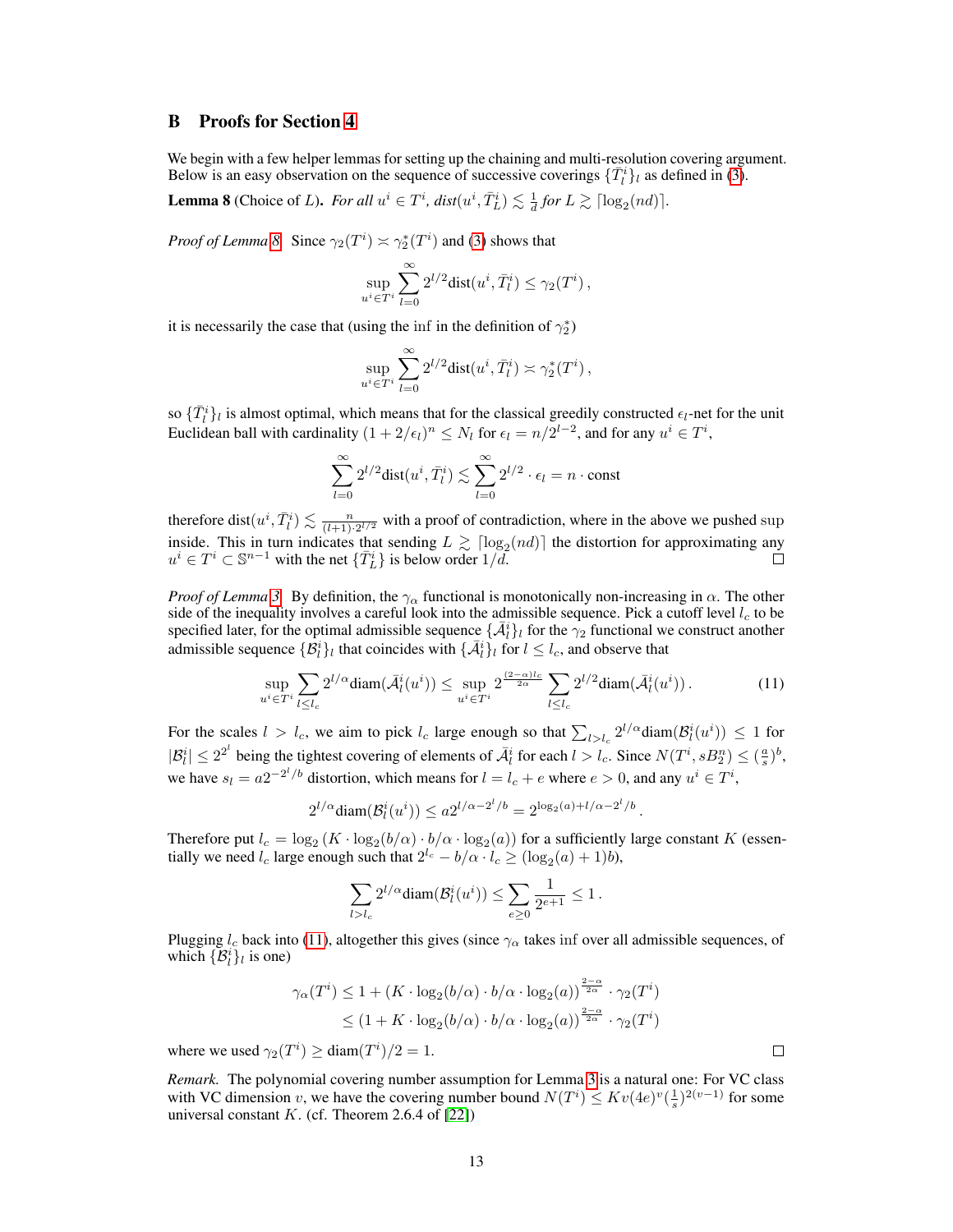<span id="page-13-0"></span>The corollary below illustrates that with the specified choice of  $L$ , together with the embedding property Definition [3,](#page-4-2) we have control on the distortion of  $S$  acting on all rank-1 tensors of interest. **Corollary 1** (Approximation at the L-th level). *For any*  $x \in T^1 \times \cdots \times T^d$ , with  $L \approx \lfloor \log_2(nd) \rfloor$ and the net  $\{\bar{T}_l^i\}_l$  constructed from an optimal admissible sequence as in [\(3\)](#page-4-0) for each set  $T^i\subseteq\mathbb S^{n-1}$ ,

$$
||S(x - \tilde{x}_L)||_2 \lesssim (1 + 2^{L/\alpha} \epsilon).
$$

*Proof.* Since  $L \times \left[\log_2(nd)\right]$ , it ensures dist $(u^i, \overline{T_L^i}) \lesssim \frac{1}{d}$  using Lemma [8](#page-12-1) for all  $u^i \in T^i$ . Now for  $\tilde{x}_L = u^1_L \otimes \cdots \otimes u^d_L \in \overline{T}_L^1 \times \cdots \times \overline{T}_L^d$ 

$$
||S(x - \tilde{x}_L)||_2 \le \sum_{k=1}^d ||S(u^1 \otimes \cdots \otimes u^{k-1} \otimes (u^k - u^k) \otimes u^{k+1}_L \otimes \cdots \otimes u^d_L)||_2
$$
  

$$
\lesssim \sum_{k=1}^d (1 + 2^{L/\alpha} \epsilon) \frac{1}{d} \lesssim (1 + 2^{L/\alpha} \epsilon)
$$

where we used part 1 of the multi-resolution embedding property Definition [3](#page-4-2) which gives

$$
||S(u^1 \otimes \cdots \otimes u^{k-1} \otimes (u^k - u_L^k) \otimes u_L^{k+1} \otimes \cdots \otimes u_L^d)||_2^2 \lesssim (\max(2^{L/\alpha} \epsilon, 2^{2L/\alpha} \epsilon^2) + 1) \cdot \frac{1}{d^2}
$$
  

$$
\lesssim (1 + 2^{L/\alpha} \epsilon)^2 \cdot \frac{1}{d^2}.
$$

The following two concern the row-wise tensored embeddings and are the main results of this section.

*Proof of Lemma [4.](#page-5-0)* The requirement entails that the cardinality of the set  $p_l \leq 5d \cdot (2^{2^l})^{d-1} \cdot (2^{2^l})^2$ for each level of distortion  $1 \leq l \leq L$  with  $\epsilon_l = 2^{ld/2} \epsilon$  and  $\eta_l = l(\eta + 1) \geq 1$  (i.e., we only look at points belonging to neighboring scales). Union bounding over  $L \asymp \lceil \log_2(nd) \rceil$  levels, using Lemma [1,](#page-2-2) we get with

$$
m = \mathcal{O}\left(C^d \frac{1}{\epsilon_l^2} (\log^d(p_l) + \eta_l^d \vee \eta_l)\right)
$$

which is  $O(C^d(d^d + (1+\eta)^d)/\epsilon^2)$  hiding poly-logs that all events as required in Definition [3](#page-4-2) holds with probability at least

$$
1 - \sum_{l=1}^{L} \exp(-\eta_l) \ge 1 - \sum_{l=1}^{\infty} \exp(-l(\eta + 1)) \ge 1 - \exp(-\eta),
$$

as claimed. For the Tensor-Subgaussian sketch, this becomes  $O(C^d \sigma^{2d} (d^d + (1+\eta)^d)/\epsilon^2)$  using again Lemma [1.](#page-2-2)

*Proof of Theorem [2.](#page-5-1)* Throughout the section, we work with the net  $\{ \bar{T}_l^k \}_{l \in [L]}$  constructed from [\(3\)](#page-4-0) for each  $k \in [d]$ . Using triangle inequality, forming a telescoping sum and let  $\tilde{x}_l = u_l^1 \otimes \cdots \otimes u_l^d$  for each  $l \in [\tilde{L}]$  where  $\max(\epsilon_l, \epsilon_l^2) = \epsilon_l$ , and on the event  $\tilde{L} < L$ ,

$$
\begin{split} &|||Sx||_2^2 - \|x\|_2^2| \\ &\leq \left|\sum_{l=1}^{\tilde{L}}\sum_{i=1}^m\left(\prod_{k=1}^d \langle v_i^k,u_l^k\rangle^2 - \prod_{k=1}^d \langle v_i^k,u_{l-1}^k\rangle^2\right) - \left(\prod_{k=1}^d \|u_l^k\|_2^2 - \prod_{k=1}^d \|u_{l-1}^k\|_2^2\right) \right| \\ &+ \left|\|Sx\|_2^2 - \|S\tilde{x}_{\tilde{L}}\|_2^2\right| + \left|\|x\|_2^2 - \|\tilde{x}_{\tilde{L}}\|_2^2\right| + \left|\|S\tilde{x}_0\|_2^2 - \|\tilde{x}_0\|_2^2\right| \\ &\leq \sum_{l=1}^{\tilde{L}}\sum_{k=1}^d \left|\sum_{i=1}^m \left(\langle v_i^k,u_l^k\rangle^2 - \langle v_i^k,u_{l-1}^k\rangle^2\right) \times \prod_{s=1}^{k-1} \langle v_i^s,u_l^s\rangle^2 \times \prod_{s=k+1}^d \langle v_i^s,u_{l-1}^s\rangle^2 \right. \\ &- \left(\|u_l^k\|_2^2 - \|u_{l-1}^k\|_2^2\right) \times \prod_{s=1}^{k-1} \|u_l^s\|_2^2 \times \prod_{s=k+1}^d \|u_{l-1}^s\|_2^2 \right| \end{split}
$$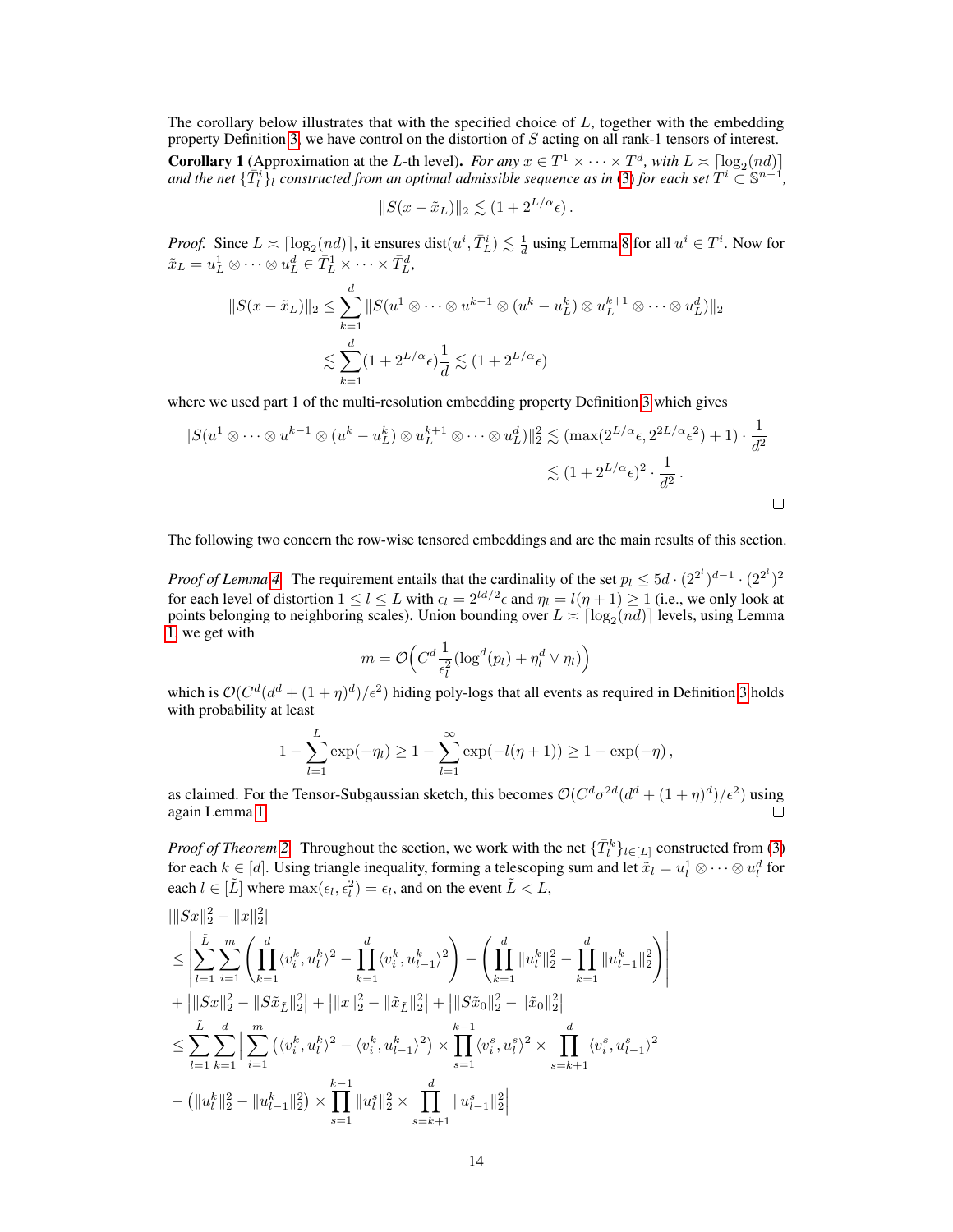$$
+ |||Sx||_2^2 - ||S\tilde{x}_L||_2^2| + |||x||_2^2 - ||\tilde{x}_L||_2^2| + |||S\tilde{x}_0||_2^2 - ||\tilde{x}_0||_2^2| \n\leq \sum_{l=1}^{\tilde{L}} \sum_{k=1}^d \Big| \sum_{i=1}^m \big(\langle v_i^k, u_l^k - u_{l-1}^k \rangle^2 + 2\langle v_i^k, u_l^k - u_{l-1}^k \rangle \langle v_i^k, u_{l-1}^k \rangle \big) \times \prod_{s=1}^{k-1} \langle v_i^s, u_i^s \rangle^2 \times \prod_{s=k+1}^d \langle v_i^s, u_{l-1}^s \rangle^2 \n- \big( ||u_l^k - u_{l-1}^k||_2^2 + 2\langle u_{l-1}^k, u_l^k - u_{l-1}^k \rangle \big) \times \prod_{s=1}^{\tilde{L}} ||u_l^s||_2^2 \times \prod_{s=k+1}^d ||u_{l-1}^s||_2^2 \Big| \n+ |||Sx||_2^2 - ||S\tilde{x}_L||_2^2| + |||x||_2^2 - ||\tilde{x}_L||_2^2| + |||S\tilde{x}_0||_2^2 - ||\tilde{x}_0||_2^2| \n\leq \sum_{k=1}^d \sum_{l=1}^{\tilde{L}} \Big| \sum_{i=1}^m \langle v_i^k, u_l^k - u_{l-1}^k \rangle^2 \prod_{s=1}^{k-1} \langle v_i^s, u_i^s \rangle^2 \prod_{s=k+1}^d \langle v_i^s, u_{l-1}^s \rangle^2 - ||u_l^k - u_{l-1}^k||_2^2 \prod_{s=1}^d ||u_l^s||_2^2 \prod_{s=k+1}^d ||u_{l-1}^s||_2^2 \Big| \n+ 2 \sum_{k=1}^d \sum_{l=1}^{\tilde{L}} \Big| \sum_{i=1}^m \langle v_i^k, u_l^k - u_{l-1}^k \rangle \langle v_i^k, u_{l-1}^k \rangle \prod_{s=1}^d \langle v_i^s, u_l^s \rangle^2 \prod_{s=k+1}^d \langle v_i^s, u_{l-
$$

and we attend to each of the 5 terms above in turn.

**Term 1:** Fixing a  $k \in [d]$  and  $l \in [\tilde{L}]$ , invoking Definition [3,](#page-4-2) the first term can be written as for  $S \in \mathbb{R}^{m \times n^d}$  (recall  $u_l^k$  is the closet point to  $u^k \in T^k \subset \mathbb{S}^{n-1}$  in the *l*-th level covering of  $T^k$ therefore  $||u_l^k||_2 = 1$ )

$$
\begin{split} &|||S\cdot \text{vec}(u_l^1\otimes \cdots \otimes (u_l^k-u_{l-1}^k)\otimes \cdots \otimes u_{l-1}^d)||_2^2- \|\text{vec}(u_l^1\otimes \cdots \otimes (u_l^k-u_{l-1}^k)\otimes \cdots \otimes u_{l-1}^d)||_2^2|\\ &\leq \max(2^{ld/2}\epsilon, 2^{ld}\epsilon^2)\cdot \|u_l^1\|_2^2\cdots \|u_l^k-u_{l-1}^k\|_2^2\cdots \|u_{l-1}^d\|_2^2\\ &\leq \max(2^{ld/2}\epsilon, 2^{ld}\epsilon^2)\cdot (\|u_l^k-u^k\|_2+\|u^k-u_{l-1}^k\|_2)^2\\ &\leq 2^{ld/2}\epsilon\cdot 4\cdot \text{dist}^2(u^k,\bar{T}_{l-1}^k)\leq 2^{ld/2}\epsilon\cdot 8\cdot \text{dist}(u^k,\bar{T}_{l-1}^k) \end{split}
$$

Summing over  $l$  and  $d$  gives Term 1 is upper bouned by

$$
8\sqrt{2}\epsilon \sum_{k=1}^d \sum_{l=0}^{\tilde{L}-1} 2^{ld/2} \text{dist}(u^k, \bar{T}_l^k) \le 8\sqrt{2}\epsilon \cdot \sum_{k=1}^d \gamma_{2/d}(T^k) \,.
$$

Term 2: The second term is

$$
2|\text{vec}(u_l^1 \otimes \cdots \otimes u_{l-1}^k \otimes \cdots \otimes u_{l-1}^d) \cdot (S^\top S - I) \cdot \text{vec}(u_l^1 \otimes \cdots \otimes (u_l^k - u_{l-1}^k) \otimes \cdots \otimes u_{l-1}^d)|
$$
  
\$\leq\$ max( $2^{ld/2} \epsilon, 2^{ld} \epsilon^2$ ) \cdot 2 \cdot ||u\_l^k - u\_{l-1}^k||\_2 \leq 2^{ld/2} \epsilon \cdot 4 \cdot dist(u^k, \bar{T}\_{l-1}^k),

where we used that part [3](#page-4-2) of Definition 3 implies that since  $S$  is linear on rank-1 tensors, therefore

$$
\begin{aligned}\n&\left|\text{vec}(u_l^1 \otimes \cdots \otimes \frac{u_l^k - u_{l-1}^k}{\|u_l^k - u_{l-1}^k\|_2} \otimes \cdots \otimes u_{l-1}^d) \cdot (S^\top S - I) \cdot \text{vec}(u_l^1 \otimes \cdots \otimes u_{l-1}^k) \right| \\
&\leq \frac{1}{4} \left\{ \left|\text{vec}(u_l^1 \otimes \cdots \otimes \left(\frac{u_l^k - u_{l-1}^k}{\|u_l^k - u_{l-1}^k\|_2} + u_{l-1}^k\right) \otimes \cdots \otimes u_{l-1}^d) \cdot (S^\top S - I) \right.\right. \\
&\cdot \text{vec}(u_l^1 \otimes \cdots \otimes \left(\frac{u_l^k - u_{l-1}^k}{\|u_l^k - u_{l-1}^k\|_2} + u_{l-1}^k\right) \otimes \cdots \otimes u_{l-1}^d) \right| \\
&+ \left|\text{vec}(u_l^1 \otimes \cdots \otimes \left(\frac{u_l^k - u_{l-1}^k}{\|u_l^k - u_{l-1}^k\|_2} - u_{l-1}^k\right) \otimes \cdots \otimes u_{l-1}^d) \cdot (S^\top S - I) \right. \\
&\cdot \text{vec}(u_l^1 \otimes \cdots \otimes \left(\frac{u_l^k - u_{l-1}^k}{\|u_l^k - u_{l-1}^k\|_2} - u_{l-1}^k\right) \otimes \cdots \otimes u_{l-1}^d) \right| \right\}\n\end{aligned}
$$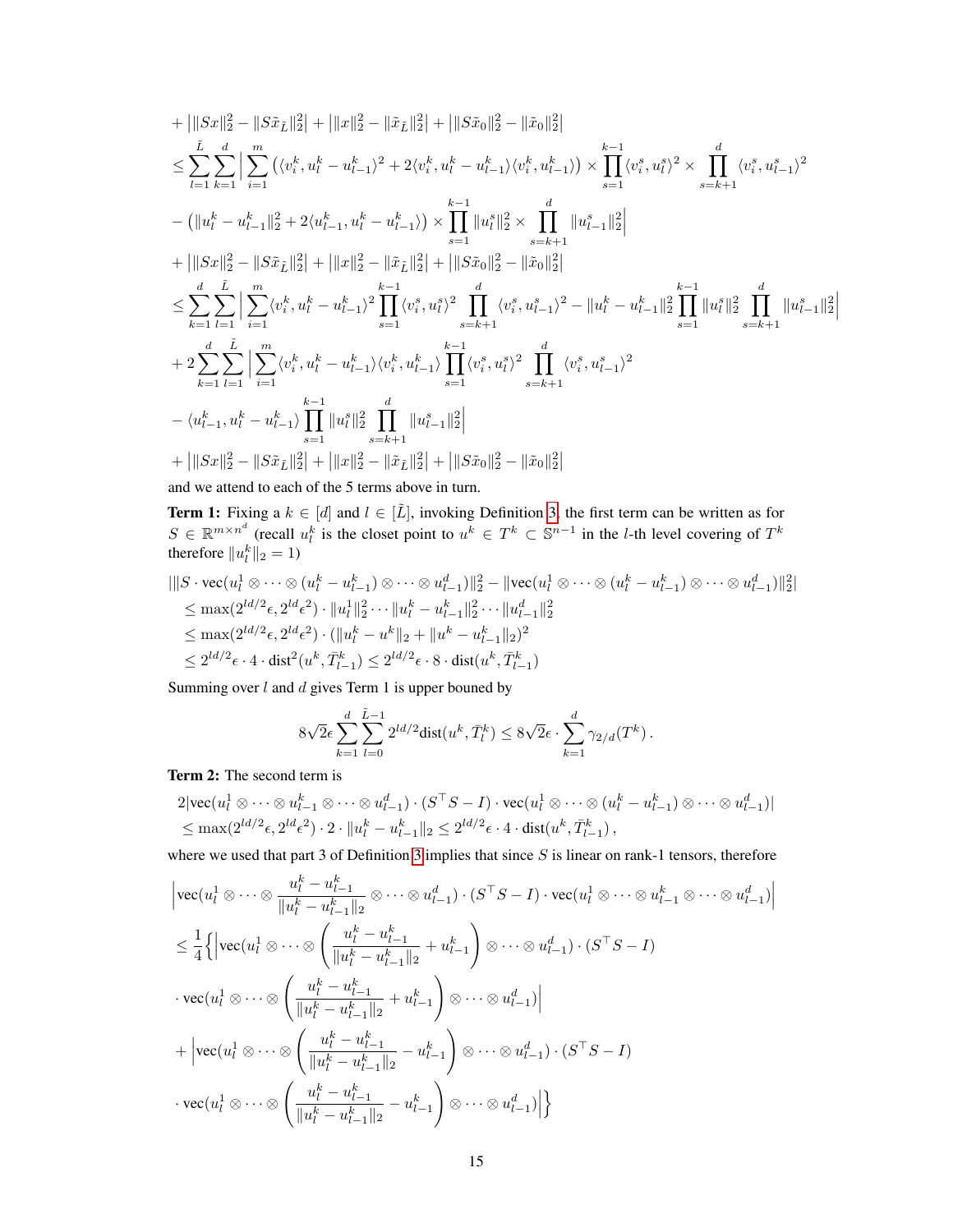$$
\leq \max(2^{ld/2}\epsilon, 2^{ld}\epsilon^2)\cdot \frac{1}{4}\cdot \left(2+2\left(\frac{u_l^k-u_{l-1}^k}{\|u_l^k-u_{l-1}^k\|_2}\right)^\top u_{l-1}^k + 2 - 2\left(\frac{u_l^k-u_{l-1}^k}{\|u_l^k-u_{l-1}^k\|_2}\right)^\top u_{l-1}^k\right) \newline - \max(2^{ld/2}\epsilon, 2^{ld}\epsilon^2)
$$

 $=$  max $(2^{ld/2}\epsilon, 2^{ld}\epsilon^2)$ .

Summing over  $l$  and  $d$ , the second term is upper bounded by

$$
4\sqrt{2}\epsilon \sum_{k=1}^d \sum_{l=0}^{\tilde{L}-1} 2^{ld/2} \text{dist}(u^k, \bar{T}_l^k) \le 4\sqrt{2}\epsilon \cdot \sum_{k=1}^d \gamma_{2/d}(T^k) .
$$

Term 3: For the third term, we begin by noting that

$$
\begin{aligned} \left| \|Sx\|_2^2 - \|S\tilde{x}_{\tilde{L}}\|_2^2 \right| &\leq \left| \|Sx\|_2 - \|S\tilde{x}_{\tilde{L}}\|_2 \right| \cdot \left[ \|Sx\|_2 + \|S\tilde{x}_{\tilde{L}}\|_2 \right] \\ &\leq \left| \|Sx\|_2 - \|S\tilde{x}_{\tilde{L}}\|_2 \right|^2 + 2 \cdot \left| \|Sx\|_2 - \|S\tilde{x}_{\tilde{L}}\|_2 \right| \cdot \left| S\tilde{x}_{\tilde{L}}\|_2 \right|, \end{aligned}
$$

therefore we are left to wrestle with

$$
\begin{split} |||Sx||_2 - ||S\tilde{x}_L||_2| &\leq ||S(x - \tilde{x}_L)|| + ||S(\tilde{x}_L - \tilde{x}_L)|| \\ &\leq ||S(x - \tilde{x}_L)||_2 + \sum_{l = \tilde{L} + 1}^L ||S(\tilde{x}_l - \tilde{x}_{l-1})||_2 \\ &\lesssim (1 + 2^{Ld/2}\epsilon) + \sum_{l = \tilde{L} + 1}^L \sum_{k = 1}^d ||S \cdot \text{vec}(u_l^1 \otimes \cdots \otimes u_l^{k-1} \otimes (u_l^k - u_{l-1}^k) \otimes u_{l-1}^{k+1} \otimes \cdots \otimes u_{l-1}^d) ||_2 \\ &\lesssim (1 + 2^{Ld/2}\epsilon) + \sum_{l = \tilde{L} + 1}^L \sum_{k = 1}^d (1 + 2^{ld/2}\epsilon) \cdot ||u_l^k - u_{l-1}^k||_2 \\ &\lesssim \sum_{k = 1}^d \left\{ 2 \cdot 2^{Ld/2} \frac{\epsilon}{d} + \sum_{l = \tilde{L} + 1}^L 2 \cdot 2^{ld/2} \epsilon \cdot 2 \cdot \text{dist}(u^k, \bar{T}_{l-1}^k) \right\} \\ &\lesssim \sum_{k = 1}^d \left\{ 2 \cdot 2^{Ld/2} \frac{\epsilon}{d} + 4 \cdot 2^{d/2} \cdot \sum_{l = \tilde{L} + 1}^L 2^{(l-1)d/2} \epsilon \cdot \text{dist}(u^k, \bar{T}_{l-1}^k) \right\} \\ &\lesssim 4 \cdot 2^{d/2} \epsilon \cdot \sum_{k = 1}^d \gamma_{2/d}(T^k) \end{split}
$$

where we used Definition [3](#page-4-2) and that  $\epsilon_l \ge 1$  for  $l \ge \tilde{L}$  and Corollary [1.](#page-13-0) It remains to bound  $||S\tilde{x}_{\tilde{L}}||_2$ , for this,

$$
||S\tilde{x}_{\tilde{L}}||_2 \le 2^{\tilde{L}d/2}\epsilon + 1 \le 2
$$

where we again used  $1 + \max(\epsilon_{\tilde{L}}, \epsilon_{\tilde{L}}^2) \le (1 + \epsilon_{\tilde{L}})^2$  and  $\epsilon_{\tilde{L}} \le 1$ . Altogether this yields

$$
\left| \|Sx\|_2^2 - \|S\tilde{x}_{\tilde{L}}\|_2^2 \right| \lesssim 16 \cdot 2^d \epsilon^2 \cdot \left( \sum_{k=1}^d \gamma_{2/d}(T^k) \right)^2 + 16 \cdot 2^{d/2} \epsilon \cdot \sum_{k=1}^d \gamma_{2/d}(T^k) \, .
$$

Term 4: Analogous to the previous part, we have

$$
\begin{aligned} \left| \|x\|_2^2 - \|\tilde{x}_{\tilde{L}}\|_2^2 \right| &\leq \|\|x\|_2 - \|\tilde{x}_{\tilde{L}}\|_2| \cdot \|\|x\|_2 + \|\tilde{x}_{\tilde{L}}\|_2] \\ &\leq \|\|x\|_2 - \|\tilde{x}_{\tilde{L}}\|_2\|^2 + 2 \cdot \|\|x\|_2 - \|\tilde{x}_{\tilde{L}}\|_2| \cdot \|\tilde{x}_{\tilde{L}}\|_2 \,, \end{aligned}
$$

where

$$
|\|x\|_2 - \|\tilde{x}_{\tilde{L}}\|_2| \le \sum_{l=\tilde{L}}^L \|\tilde{x}_{l+1} - \tilde{x}_l\|_2 \le \sum_{l=\tilde{L}}^L \sum_{k=1}^d \|u_{l+1}^1\| \cdots \|u_{l+1}^{k-1}\| \|u_{l+1}^k - u_l^k\| \|u_l^{k+1}\| \cdots \|u_l^d\|
$$
  

$$
\le \sum_{l=\tilde{L}}^L \sum_{k=1}^d 2 \cdot \text{dist}(u^k, \bar{T}_l^k) \le \sum_{l=\tilde{L}}^L \sum_{k=1}^d 2 \cdot 2^{ld/2} \epsilon \cdot \text{dist}(u^k, \bar{T}_l^k)
$$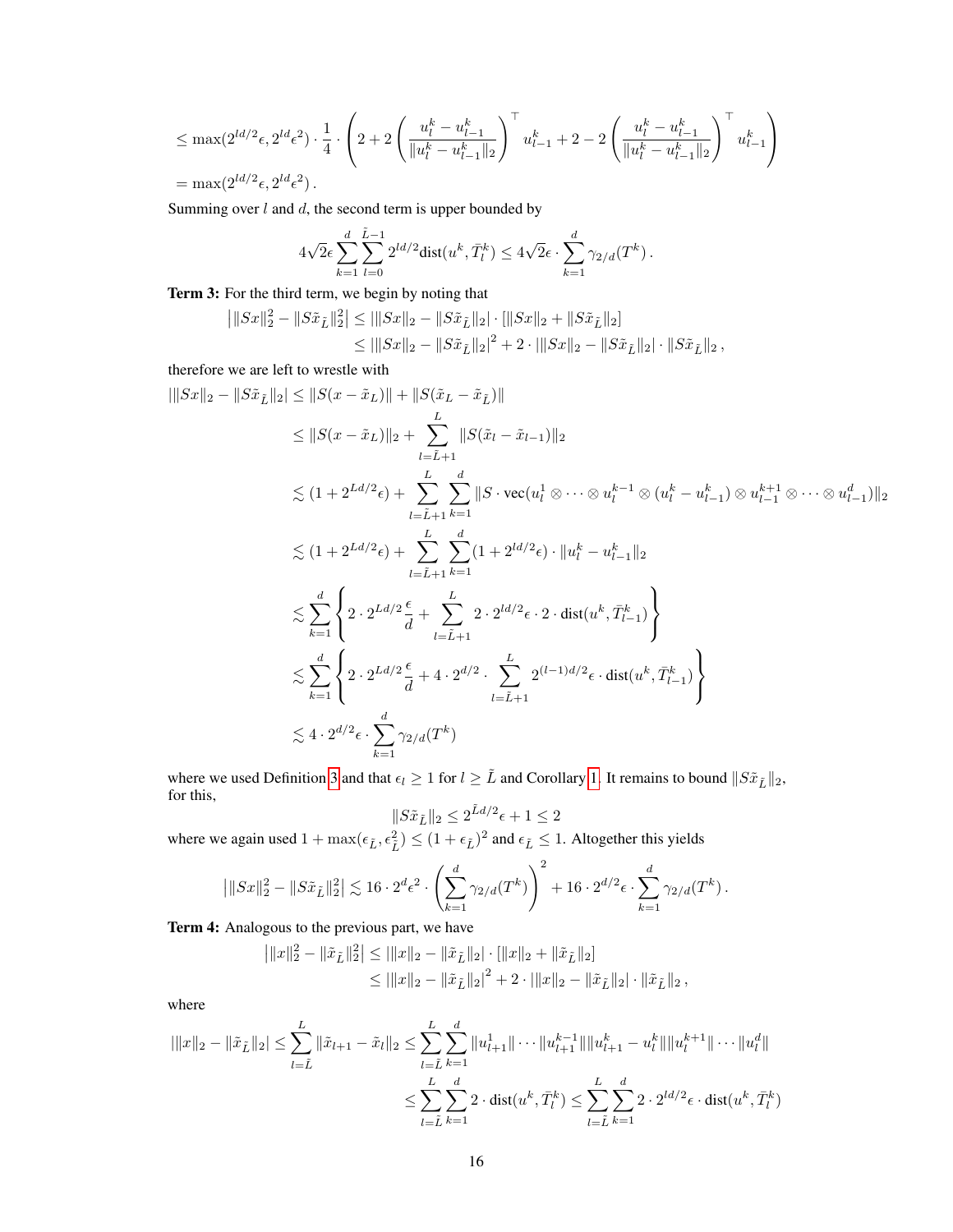$$
\leq 2\epsilon \sum_{k=1}^d \gamma_{2/d}(T^k)
$$

using  $\epsilon_l \geq 1$  for  $l \geq \tilde{L}$ . Therefore since  $\|\tilde{x}_{\tilde{L}}\|_2 = 1$ ,

$$
\left| \|x\|_2^2 - \|\tilde{x}_{\tilde{L}}\|_2^2 \right| \le 4\epsilon^2 \left( \sum_{k=1}^d \gamma_{2/d}(T^k) \right)^2 + 4\epsilon \sum_{k=1}^d \gamma_{2/d}(T^k).
$$

Term 5: The last missing piece directly follows from part 2 of Definition [3:](#page-4-2)

$$
\left|\|S\tilde{x}_0\|_2^2 - \|\tilde{x}_0\|_2^2\right| \leq \max(\epsilon, \epsilon^2).
$$

Now to finish the train of thought, we collect the results and use the definition of the  $\gamma_\alpha$ -functional

$$
2^{d/2} \sum_{k=1}^{d} \gamma_{2/d}(T^k) \ge 2^{d/2} \sum_{k=1}^{d} \gamma_2(T^k) \ge 2^{d/2} \sum_{k=1}^{d} \text{diam}(T^k)/2 = 2^{d/2}d > 1
$$

since  $T^k \subset \mathbb{S}^{n-1}$ , to reach

$$
|\|Sx\|_2^2 - \|x\|_2^2| \lesssim 2^d \epsilon^2 \cdot \left(\sum_{k=1}^d \gamma_{2/d}(T^k)\right)^2 + 2^{d/2} \epsilon \cdot \sum_{k=1}^d \gamma_{2/d}(T^k) + \max(\epsilon, \epsilon^2)
$$
  

$$
\lesssim \max\left\{2^{d/2} \epsilon \cdot \sum_{k=1}^d \gamma_{2/d}(T^k), 2^d \epsilon^2 \cdot \left(\sum_{k=1}^d \gamma_{2/d}(T^k)\right)^2\right\} + \max(\epsilon, \epsilon^2)
$$
  

$$
\lesssim \max\left\{2^{d/2} \epsilon \cdot \sum_{k=1}^d \gamma_{2/d}(T^k), 2^d \epsilon^2 \cdot \left(\sum_{k=1}^d \gamma_{2/d}(T^k)\right)^2\right\}
$$

hence a re-scaling  $\epsilon \mapsto \frac{\epsilon}{2^{d/2} \sum_{k=1}^d \gamma_{2/d}(T^k)}$  will deliver the desired embedding property. Putting together with Lemma [4](#page-5-0) we have the sample complexity

$$
m = \mathcal{O}\left(C^d \left(\sum_{i=1}^d \gamma_{2/d}(T^i)\right)^2 \cdot \left(d^d + (1+\eta)^d\right)/\epsilon^2\right)
$$

for Tensor-SRHT. The claim for Tensor-Subgaussian also follows modulo notation adjustments.  $\square$ 

*Remark.* It is likely that one would be able to handle more general concentration of Lipschitz nonlinearities using modification of the same technique, but the expectation will quite possibly become hard to compute. By reckoning that  $\mathbb{E}_{s \sim \mathcal{N}(0,I)}[(s^{\top}x)^{2}(s^{\top}y)^{2}] = ||x||_{2}^{2} \cdot ||y||_{2}^{2} + 2(x^{\top}y)^{2}$ , for  $d = 2$  and orthogonal factors, one could also save randomness by potentially using a symmetric degree-2 sketch and appeal to [\[17\]](#page-9-11)'s result on product processes for near-isometric embedding of arbitrary sets, with dependence on geometric properties of individual sets  $T^1$  and  $T^2$ .

## C Proofs for Section [5](#page-6-0)

We specialize the discussion to recursive embeddings in this section, again leveraging a multiresolution covering, with the first two lemmas being the building blocks for the ensuing main result.

*Proof of Lemma* [5.](#page-6-3) Invoking the JL moment condition for degree-2 Kronecker embedding  $S^t$  ∈  $\mathbb{R}^{m \times nm}$ , for Tensor-SRHT matrix constructed from  $S_i^t = v_i^{(1)} \otimes v_i^{(2)}$  at each level  $t \in [d]$ , with

$$
m = \mathcal{O}\Big(\frac{1}{\epsilon^2}\log(\frac{1}{\delta})\log^2(\frac{1}{\epsilon \delta})\Big)
$$

the resulting compositional matrix  $S \in \mathbb{R}^{m \times n^d}$  exhibits (1)  $\mathbb{E}[\|Sx\|_2^2] = 1$  for all  $\|x\| = 1$ ; (2) the resulting compositional matrix  $S \in \mathbb{R}^m$  exhibits (1)  $\mathbb{E}[||Sx||_2^2] = 1$  for all  $||x|| = 1$ ; (2)<br>  $\mathbb{E}[(||Sx||_2^2 - 1)^{\log(1/\delta)}] \leq (\frac{1}{\epsilon} \max(\epsilon/\sqrt{d}, \epsilon^2/d))^{\log(1/\delta)}$  using Theorem 1 of [\[2\]](#page-9-9). This implies via Markov's inequality,  $\delta \in (0, 1)$ ,

$$
\mathbb{P}(\|\|Sx\|_2^2 - 1| \ge \max(\epsilon/\sqrt{d}, \epsilon^2/d)) \le \delta
$$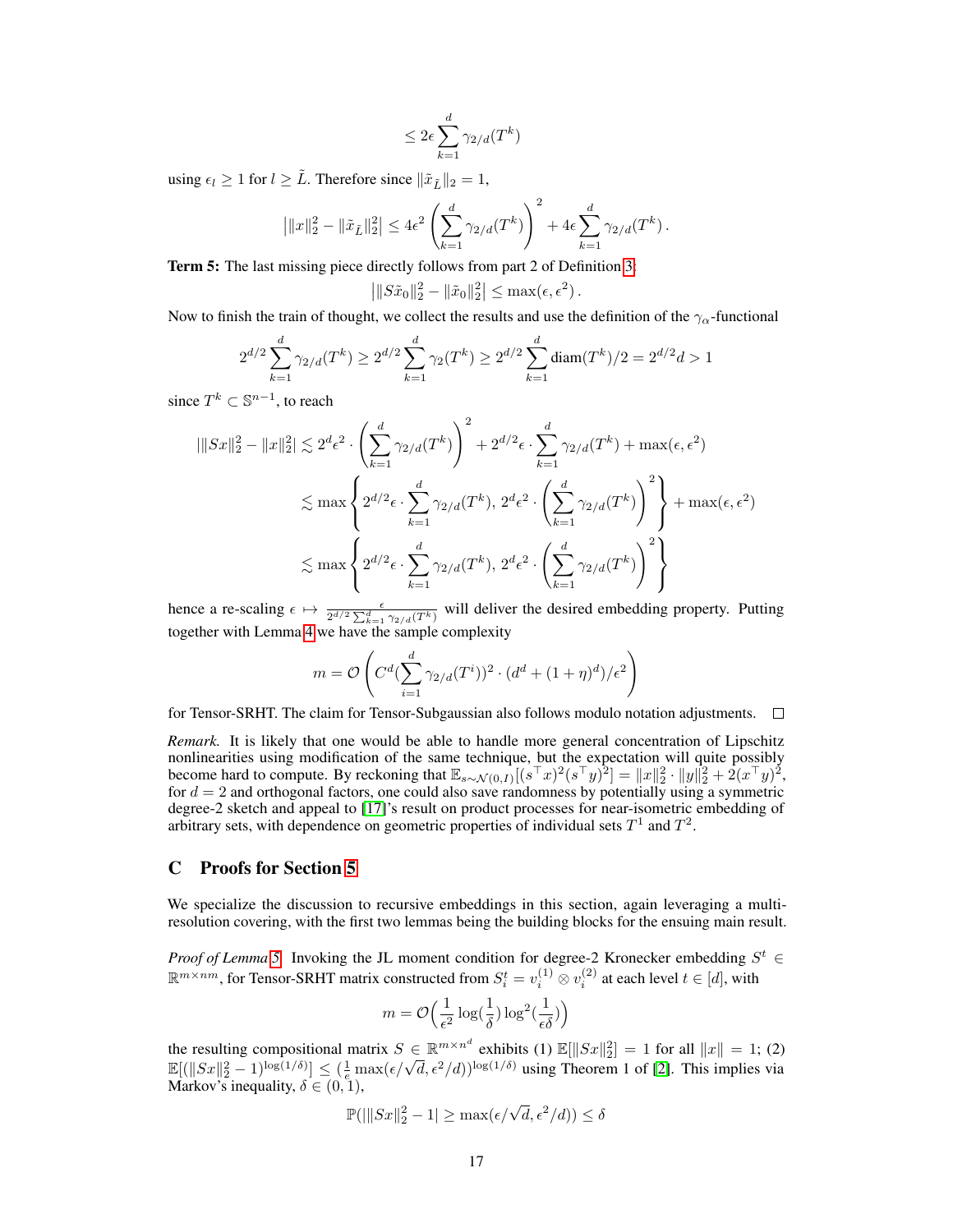for any unit norm x. So for a set of cardinality p, taking a union bound we reach with probability at least  $1 - e^{-\eta}$  for any  $\eta > 0$ ,  $|||Sx||_2^2 - 1| \le \max(\epsilon, \epsilon^2)$  simultaneously for all p points on the unit sphere in the set provided (tilde hides poly-logs in  $1/\epsilon$  and d)

$$
m = \tilde{\mathcal{O}}\left(\frac{d}{\epsilon^2}(\log^2(p) + \eta^2 \vee \eta)\right).
$$

This reduces the dependency on  $d$  from exponential to linear.

*Proof of Lemma* [6.](#page-6-4) The requirement entails that  $p_l \leq 5d \cdot (2^{2^l})^{d-1} \cdot (2^{2^l})^2$  for each level of distortion  $1 \leq l \leq L$  with  $\epsilon_l = 2^l \epsilon$  and  $\eta_l = l(\eta + 1) \geq 1$  (i.e., we only look at points engaging in neighboring scales). Union bounding over  $L \times \lceil \log_2(nd) \rceil$  levels, using Lemma [5,](#page-6-3) we get with

$$
m = \tilde{\mathcal{O}}\left(\frac{d}{\epsilon_l^2} (\log^2(p_l) + \eta_l^2 \vee \eta_l)\right)
$$

which is  $\tilde{\mathcal{O}}(d(d^2 + (1+\eta)^2)/\epsilon^2)$  that all events required in Definition [3](#page-4-2) hold with probability at least 1 −  $\sum_{l=1}^{L}$  exp(-η<sub>l</sub>) ≥ 1 −  $\sum_{l=1}^{\infty}$  exp(-l(η + 1)) ≥ 1 − exp(-η), as promised.

The calculation below taxes one's patience with algebra but is otherwise relatively mechanical.

*Proof of Theorem [3.](#page-7-1)* Let  $\odot$  denote elementwise product and  $\bar{x}_l^t := S^t(u_l^t \otimes \cdots S^d u_l^d) \in \mathbb{R}^m$  for each  $l \in [L]$  and  $t \in [d]$ . Denote  $S_1^t$  and  $S_2^t$  the two  $m \times n$  and  $m \times m$  independent sketches at each level  $t \in [d-1]$  and  $S^d \in \mathbb{R}^{m \times n}$ . Note that  $\bar{x}_t^t$  is a recursive sketch of degree  $d-t+1$  tensor with all factors i belonging to l-th level approximation in  $\{\bar{T}_l^i\}$ . Furthermore, let  $\tilde{L} = \max(0, \lfloor \log_2(1/\epsilon) \rfloor)$ such that for  $l \leq \tilde{L}$ ,  $\epsilon_l \leq 1$ . Forming a telescoping sum and keeping in mind we are working under  $\tilde{L} < L$  (the other case is discussed in Section [D\)](#page-19-0),

$$
\begin{split} &|||Sx||_2^2 - \|x\|_2^2|\\ &\leq \sum_{l=1}^{\tilde{L}}\sum_{i=1}^m \langle S_{1,i}^1,u_l^1\rangle^2 \langle S_{2,i}^1,\bar{x}_l^2\rangle^2 - \langle S_{1,i}^1,u_{l-1}^1\rangle^2 \langle S_{2,i}^1,\bar{x}_{l-1}^2\rangle^2 - \sum_{k=1}^d \left(\|u_l^k\|_2^2 - \|u_{l-1}^k\|_2^2\right) \prod_{s=1}^{k-1} \|u_l^s\|_2^2 \prod_{s=k+1}^d \|u_{l-1}^s\|_2^2\\ &+ \left|\|Sx\|_2^2 - \|S\tilde{x}_{\tilde{L}}\|_2^2| + \big|\|x\|_2^2 - \|\tilde{x}_{\tilde{L}}\|_2^2\big| + \big|\|S\tilde{x}_0\|_2^2 - \|\tilde{x}_0\|_2^2\big|\\ &\leq \sum_{l=1}^{\tilde{L}} \left(\sum_{i=1}^m (\langle S_{1,i}^1,u_l^1\rangle^2 - \langle S_{1,i}^1,u_{l-1}^1\rangle^2) \cdot \langle S_{2,i}^1,\bar{x}_{l-1}^2\rangle^2 - \big(\|u_l^1\|_2^2 - \|u_{l-1}^1\|_2^2\right) \times \prod_{s=2}^d \|u_{l-1}^s\|_2^2\right)\\ &+ \sum_{l=1}^{\tilde{L}} \left(\sum_{i=1}^m (\langle S_{2,i}^1,\bar{x}_l^2\rangle^2 - \langle S_{2,i}^1,\bar{x}_{l-1}^2\rangle^2)\langle S_{1,i}^1,u_l^1\rangle^2 - \sum_{k=2}^d \big(\|u_l^k\|_2^2 - \|u_{l-1}^k\|_2^2\right) \times \prod_{s=1}^d \|u_l^s\|_2^2 \times \prod_{s=k+1}^d \|u_{l-1}^s\|_2^2\right)\\ &+ \big|\|Sx\|_2^2 - \|S\tilde{x}_{\tilde{L}}\|_2^2| + \big|\|x\|_2^2 - \|\tilde{x}_{\tilde{L}}\|_2^2| + \big|\|S\tilde{x}_0\|_2^2 -
$$

$$
\leq \sum_{l=1}^{\tilde{L}} \left( \sum_{i=1}^{m} \left( \langle S_{2,i}^1, \langle S_1^2, u_l^2 \rangle \odot \langle S_2^2, \bar{x}_l^3 \rangle \rangle^2 - \langle S_{2,i}^1, \langle S_1^2, u_{l-1}^2 \rangle \odot \langle S_2^2, \bar{x}_{l-1}^3 \rangle \rangle^2 \right) \langle S_{1,i}^1, u_l^1 \rangle^2 \tag{12}
$$

$$
-\sum_{k=2}^{d} \left( \|u_l^k\|_2^2 - \|u_{l-1}^k\|_2^2 \right) \times \prod_{s=1}^{k-1} \|u_l^s\|_2^2 \times \prod_{s=k+1}^{d} \|u_{l-1}^s\|_2^2
$$
\n
$$
(13)
$$

<span id="page-17-0"></span>
$$
\leq \sum_{l=1}^{\tilde{L}} \sum_{i=1}^{m} \left( \left\langle S_{2,i}^{1}, \langle S_{2}^{2}, \bar{x}_{l-1}^{3} \rangle \odot \langle S_{1}^{2}, u_{l}^{2} \rangle \right\rangle^{2} - \left\langle S_{2,i}^{1}, \langle S_{2}^{2}, \bar{x}_{l-1}^{3} \rangle \odot \langle S_{1}^{2}, u_{l-1}^{2} \rangle \right\rangle^{2} \right) \langle S_{1,i}^{1}, u_{l}^{1} \rangle^{2} (14)
$$

<span id="page-17-1"></span>
$$
-\left(\|u_l^2\|_2^2 - \|u_{l-1}^2\|_2^2\right) \times \|u_l^1\|_2^2 \times \prod_{s=3}^d \|u_{l-1}^s\|_2^2 \tag{15}
$$

<span id="page-17-2"></span>
$$
+\sum_{l=1}^{\tilde{L}}\sum_{i=1}^{m}\left(\left\langle\langle S_{1}^{2}, u_{l}^{2}\rangle\odot\langle S_{2}^{2}, \bar{x}_{l}^{3}\rangle, S_{2,i}^{1}\right\rangle^{2}-\left\langle\langle S_{1}^{2}, u_{l}^{2}\rangle\odot\langle S_{2}^{2}, \bar{x}_{l-1}^{3}\rangle, S_{2,i}^{1}\right\rangle^{2}\right)\langle S_{1,i}^{1}, u_{l}^{1}\rangle^{2}\n\tag{16}
$$

 $\Box$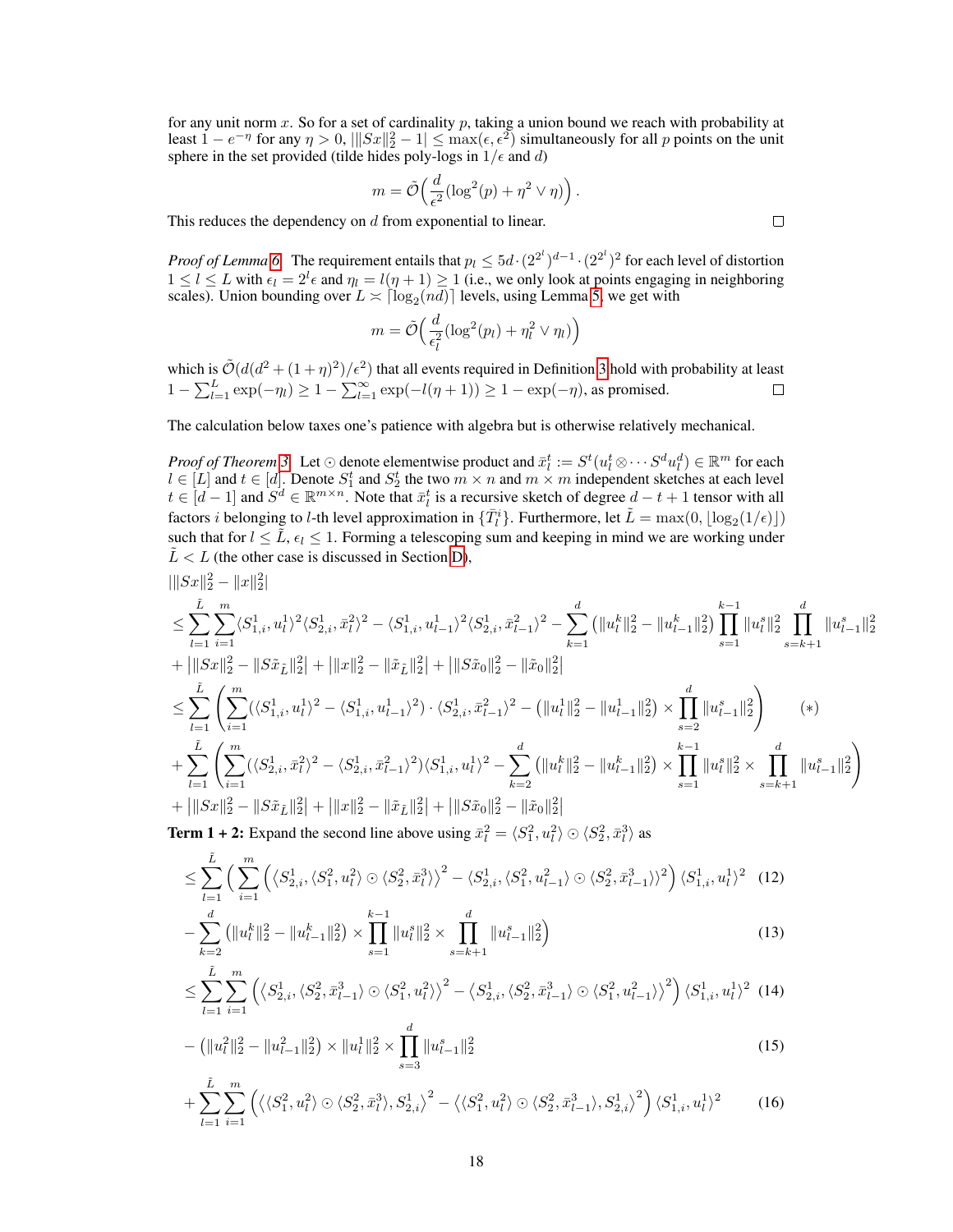$$
-\sum_{k=3}^{d} \left(\|u_{l}^{k}\|_{2}^{2} - \|u_{l-1}^{k}\|_{2}^{2}\right) \times \prod_{s=1}^{k-1} \|u_{l}^{s}\|_{2}^{2} \times \prod_{s=k+1}^{d} \|u_{l-1}^{s}\|_{2}^{2}
$$
\n
$$
(17)
$$

where we used the fact that for vectors a, b, c of same length,  $\langle a, b \odot c \rangle = \langle a \odot c, b \rangle$ . Notice that for a fixed l, [\(14\)](#page-17-0) above is nothing but a recursive sketch on tensor

<span id="page-18-0"></span>
$$
||S(u_l^1 \otimes u_l^2 \otimes u_{l-1}^3 \otimes \cdots \otimes u_{l-1}^d)||_2^2 - ||S(u_l^1 \otimes u_{l-1}^2 \otimes u_{l-1}^3 \otimes \cdots \otimes u_{l-1}^d)||_2^2
$$

therefore both (∗) and [\(14\)](#page-17-0)-[\(15\)](#page-17-1) above involve bounding distortion of the form below for which we can invoke Definition [3](#page-4-2) and follow similar steps as the previous section to reach

$$
\begin{split}\n&\|\left|S(u_l^1 \otimes \cdots \otimes u_l^k \otimes \cdots \otimes u_{l-1}^d)\right\|_2^2 - \|S(u_l^1 \otimes \cdots \otimes u_{l-1}^k \otimes \cdots \otimes u_{l-1}^d)\|_2^2 \\
&- \|\text{vec}(u_l^1 \otimes \cdots \otimes u_l^k \otimes \cdots \otimes u_{l-1}^d)\|_2^2 + \|\text{vec}(u_l^1 \otimes \cdots \otimes u_{l-1}^k \otimes \cdots \otimes u_{l-1}^d)\|_2^2| \\
&\leq \left|\|S(u_l^1 \otimes \cdots \otimes u_l^k - u_{l-1}^k \otimes \cdots \otimes u_{l-1}^d)\|_2^2 - \|u_l^1 \otimes \cdots \otimes u_l^k - u_{l-1}^k \otimes \cdots \otimes u_{l-1}^d\|_2^2\right| \\
&+ 2\left|(u_l^1 \otimes \cdots \otimes u_l^k - u_{l-1}^k \otimes \cdots \otimes u_{l-1}^d)\right\| \leq 2^l \epsilon \cdot 8 \cdot \text{dist}(u^k, \overline{T}_{l-1}^k) + 2^l \epsilon \cdot 4 \cdot \text{dist}(u^k, \overline{T}_{l-1}^k).\n\end{split}
$$

Proceeding by unfolding [\(16\)](#page-17-2)-[\(17\)](#page-18-0) above in a similar fashion, and summing over  $l \in [\tilde{L}]$  gives

$$
12\sqrt{2}\epsilon \sum_{k=1}^{d} \sum_{l=0}^{\tilde{L}-1} 2^{l} \text{dist}(u^{k}, \bar{T}_{l}^{k}) \leq 12\sqrt{2}\epsilon \cdot \sum_{k=1}^{d} \gamma_{1}(T^{k}).
$$

The derivation for the rest terms mirrors that from the previous section so we will be terse.

**Term 3:** For the third term, we note that  $||S(x - \tilde{x}_L)||_2 \lesssim (1 + 2^{L/\alpha} \epsilon)$  for any rank-1 tensor x under consideration. Now recall  $\tilde{x}_{\tilde{L}} = \bar{x}_{\tilde{L}}^1$  in our notation,

$$
\left| \|Sx\|_2^2 - \|S\tilde{x}_{\tilde{L}}\|_2^2 \right| \le \left| \|Sx\|_2 - \|S\tilde{x}_{\tilde{L}}\|_2 \right|^2 + 2 \cdot \left| \|Sx\|_2 - \|S\tilde{x}_{\tilde{L}}\|_2 \right| \cdot \|S\tilde{x}_{\tilde{L}}\|_2
$$
  

$$
\lesssim 64\epsilon^2 \cdot \left( \sum_{k=1}^d \gamma_1(T^k) \right)^2 + 32\epsilon \cdot \sum_{k=1}^d \gamma_1(T^k).
$$

Term 4: Analogous to the previous part, we have

$$
\left| \|x\|_{2}^{2} - \|\tilde{x}_{\tilde{L}}\|_{2}^{2} \right| \leq ||x||_{2} - \|\tilde{x}_{\tilde{L}}\|_{2}|^{2} + 2 \cdot ||x||_{2} - \|\tilde{x}_{\tilde{L}}\|_{2}| \cdot \|\tilde{x}_{\tilde{L}}\|_{2}
$$

$$
\lesssim 4\epsilon^{2} \left( \sum_{k=1}^{d} \gamma_{1}(T^{k}) \right)^{2} + 4\epsilon \sum_{k=1}^{d} \gamma_{1}(T^{k}).
$$

Term 5: Directly invoking part 2 of Definition [3](#page-4-2) gives

$$
\left| \|S\tilde{x}_0\|_2^2 - \|\tilde{x}_0\|_2^2 \right| \leq \max(\epsilon, \epsilon^2).
$$

The finishing touch is done by noting  $\sum_{k=1}^{d} \gamma_1(T^k) \ge d \ge 1$ , assembling the pieces,

$$
|\|Sx\|_2^2 - \|x\|_2^2| \lesssim \epsilon^2 \cdot \left(\sum_{k=1}^d \gamma_1(T^k)\right)^2 + \epsilon \cdot \sum_{k=1}^d \gamma_1(T^k) + \max(\epsilon, \epsilon^2)
$$

$$
\lesssim \max\left\{\epsilon \cdot \sum_{k=1}^d \gamma_1(T^k), \epsilon^2 \cdot \left(\sum_{k=1}^d \gamma_1(T^k)\right)^2\right\} + \max(\epsilon, \epsilon^2)
$$

hence a change of variable  $\epsilon \mapsto \frac{\epsilon}{\sum_{k=1}^d \gamma_1(T^k)}$  will make the stars align. Invoking Lemma [6](#page-6-4) we end up with the sample complexity

$$
m = \tilde{\mathcal{O}}\left(d\left(\sum_{k=1}^{d} \gamma_1(T^k)\right)^2 \cdot (d^2 + (1+\eta)^2)/\epsilon^2\right)
$$

for tensors with degree  $d \geq 2$ .

 $\Box$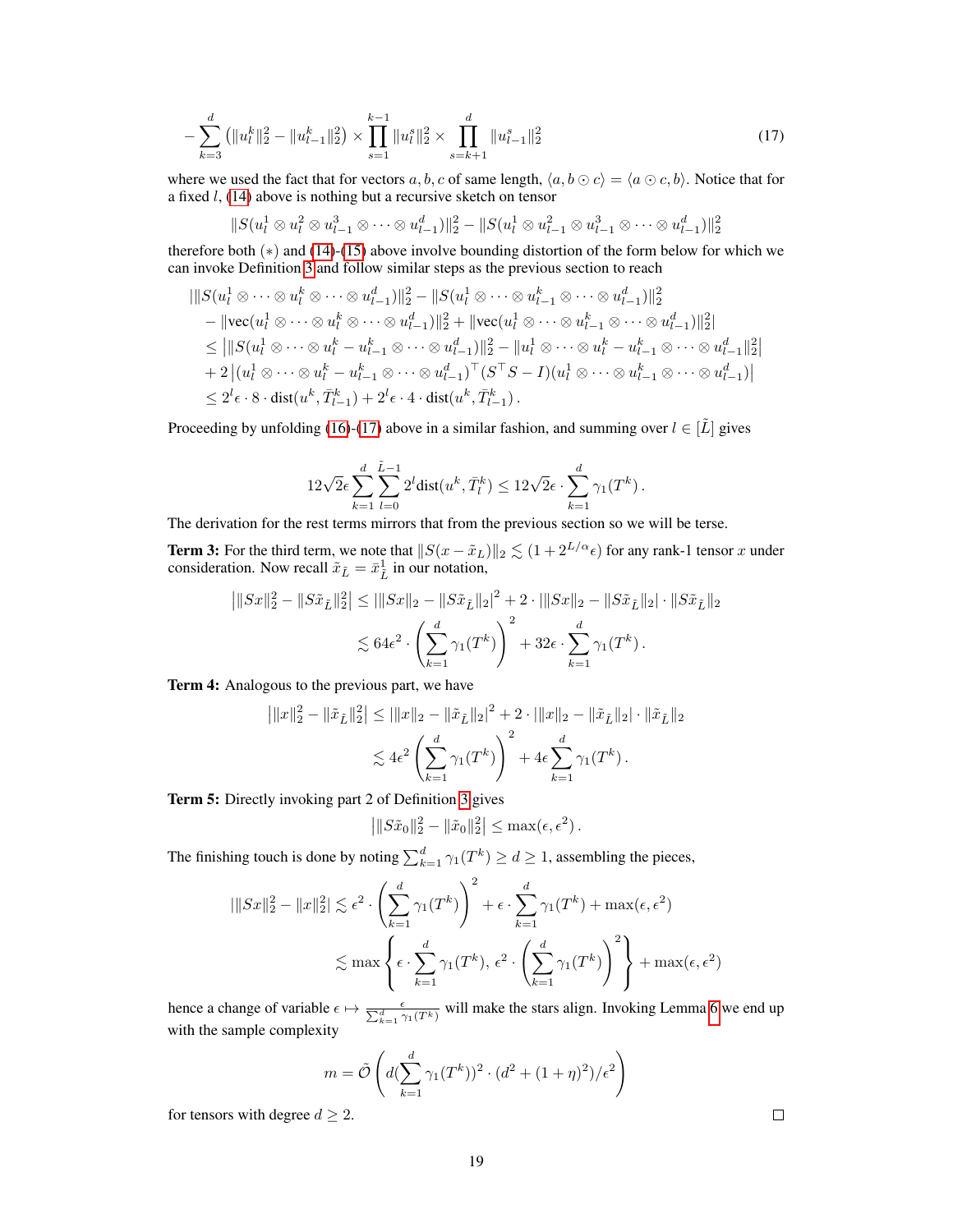# <span id="page-19-0"></span>**D** Embedding Distortion when  $\tilde{L} > L$

We will only use the Multi-resolution Embedding Property Definition [3](#page-4-2) in the argument below, making it valid extension for both Theorem [2](#page-5-1) and Theorem [3.](#page-7-1) We decompose:

$$
|\|Sx\|_2^2 - \|x\|_2^2| \le \sum_{l=1}^L \|\|S\tilde{x}_l\|_2^2 - \|\tilde{x}_l\|_2^2| - \|\|S\tilde{x}_{l-1}\|_2^2 - \|\tilde{x}_{l-1}\|_2^2| + \|\|Sx\|_2^2 - \|x\|_2^2| - \|\|S\tilde{x}_L\|_2^2 - \|\tilde{x}_L\|_2^2| + \|\|S\tilde{x}_0\|_2^2 - \|\tilde{x}_0\|_2^2|.
$$

The proofs in the previous parts have already taught us that the first term is  $\lesssim \epsilon \cdot \sum_{k=1}^d \gamma_\alpha(T^k)$  by simply recalling that Definition [3](#page-4-2) holds up until level L and since  $L < \tilde{L}$ , all the distortion take the first term  $\epsilon_l$  instead of  $\epsilon_l^2$  for  $l \in [L]$ . The last term is also easily bounded by  $\max(\epsilon, \epsilon^2)$  as before. This leaves us with the middle two terms. For this, note that both x and  $\tilde{x}_L$  are rank-1 tensors, the inner product  $x^\top \tilde{x}_L$  denotes  $\prod_{k=1}^d \langle u^k, u^k_L \rangle$  here,

$$
\begin{aligned} &\left|\|Sx\|_{2}^{2} - \|x\|_{2}^{2}\right| - \left|\|S\tilde{x}_{L}\|_{2}^{2} - \|\tilde{x}_{L}\|_{2}^{2}\right| \leq |(\|Sx\|_{2}^{2} - \|x\|_{2}^{2}) - (\|S\tilde{x}_{L}\|_{2}^{2} - \|\tilde{x}_{L}\|_{2}^{2})| \\ &\leq \|\|Sx - S\tilde{x}_{L}\|_{2}^{2} - \|x - \tilde{x}_{L}\|_{2}^{2}| + 2|(Sx - S\tilde{x}_{L})^{\top}S\tilde{x}_{L} - (x^{\top}\tilde{x}_{L} - \tilde{x}_{L}^{\top}\tilde{x}_{L})|. \end{aligned}
$$
 (\*)

We only sketch the calculation and omit the details below as it is largely similar to earlier ones. Using polarization identity for the second term and telescoping over the degree, it amounts to looking at the distortion of S acting on  $\cdots \otimes u^k - u_L^k \otimes \cdots$ ,  $\cdots \otimes \frac{u^k - u_L^k}{\|u^k - u_L^k\|_2} + u_L^k \otimes \cdots$  and  $\cdots \otimes \frac{u^k - u_L^k}{\|u^k - u_L^k\|_2} - u_L^k \otimes \cdots$ , for which we can simply delegate Corollary [1](#page-13-0) at level L with the first term in the max for the job (since  $L < \tilde{L}$ ). After some simplification, one would reach that  $(*) \lesssim \epsilon \cdot \sum_{k=1}^d 2^{L/\alpha} \text{dist}(u^k, \bar{T}_L^k) \lesssim \epsilon \cdot \sum_{k=1}^d \gamma_\alpha(T^k)$ . Merging with other pieces,

$$
\left|\|Sx\|_2^2 - \|x\|_2^2\right| \lesssim \epsilon \cdot \sum_{k=1}^d \gamma_\alpha(T^k) + \max(\epsilon, \epsilon^2),
$$

from which it should become evident that the same distortion conclusion holds in this case as well.

## <span id="page-19-1"></span>E Additional Details for Section [6](#page-7-4)

## E.1 Signal Recovery

*Proof of Lemma* [7.](#page-8-1) Denote  $t^j = z^j - u^j$  as the error from the true unknown, and let the optimizer of [\(8\)](#page-7-2) be  $z_*^j = t_*^j + u^j$  for all  $j \in [d]$ . The constraint entails that  $t_*^j$  verifies the following condition:

$$
t_*^j \in \mathcal{D}(f_j, u^j) \,\forall j \in [d] \text{ and } S(u^1 + t_*^1 \otimes \cdots \otimes u^d + t_*^d) = y \,, \|u^j + t_*^j\|_2 = 1 \,.
$$

Introduce the shorthand  $\mathcal{W}^j := (u^j + \mathcal{D}(f_j, u^j)) \cap \mathbb{S}^{n-1}$ . Using the definition of restricted singular value and the stated assumption,

$$
\sigma_{\min}(S; \mathcal{W}^1 \times \cdots \times \mathcal{W}^d) \ge 1 - \epsilon > 0\,.
$$

Identifying  $z_*^1 \otimes \cdots \otimes z_*^d$  as belonging to the set  $\mathcal{W}^1 \times \cdots \times \mathcal{W}^d$ , the restricted strong convexity condition allows us to finish the proof for the uniqueness claim.

Another example comes from signals taking quantized values (e.g, binary vectors). In this case, we Abouter example comes from signals taking quantized values (e.g. of that y vectors). In this case, we may choose the regularizer  $f_j = \|\cdot\|_{\infty}$  when  $u^j \in {\{\pm 1\}}^n / \sqrt{n}$ . Since  $\bar{\mathcal{D}}(\|\cdot\|_{\infty}, u^j) = \{s : s_i \cdot u_i^j \leq$  $0 \forall i \in [n], ||s||_2 = 1$  for a binary vector  $u^j$ , and the cone can be confirmed to be self-dual, the calculation in [\[8\]](#page-9-14) suggests

$$
w^2(\bar{\mathcal{D}}(\|\cdot\|_{\infty},u^j))\leq n/2.
$$

Moreover the covering number is that of  $1/2^n$  of the unit sphere, using  $N(\mathbb{S}^{n-1}, sB_2^n) \leq (3/s)^n$ ,

$$
\gamma_{2/d}(\bar{\mathcal{D}}(\|\cdot\|_{\infty},u^j)) \lesssim \int_0^1 (\log N(\bar{\mathcal{D}}(\|\cdot\|_{\infty},u^j),sB_2^n))^{d/2} ds
$$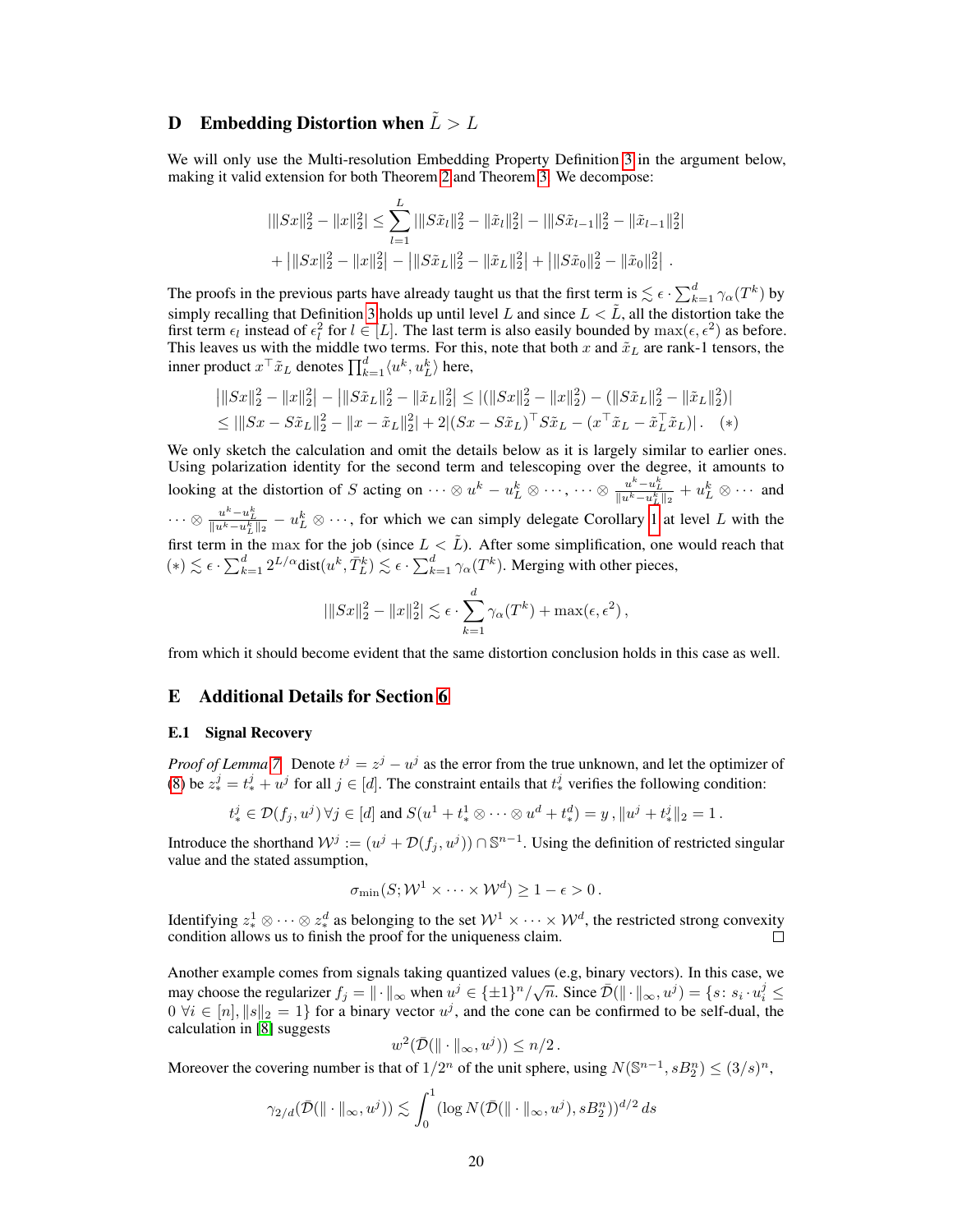$$
\lesssim C_{2/d} \int_0^1 (n \log(1/s))^{d/2} ds \le C'_{2/d} \cdot n^{d/2}
$$

.

Therefore with sample complexity (not concerned about the  $d^d$  factor)  $m = \mathcal{O}(n^d(1+\eta)^d)$ , one would be able to recover with high probability.

If one is interested in optimizing [\(8\)](#page-7-2) using gradient information, the prescribed concentration in Theorem [2](#page-5-1) will come in handy as well, as one needs to analyze quantities of type:

$$
\sup_{\{z^j\colon f_j(z^j)\le R_j\}, h\in\mathbb{S}^{n-1}} \left| \frac{1}{m} \sum_{i=1}^m \prod_{k\ne j \in [d]} \langle v_i^j, z^j\rangle \langle v_i^k, h\rangle - \mathbb{E}\left[\prod_{k\ne j \in [d]} \langle v_i^j, z^j\rangle \langle v_i^k, h\rangle\right] \right|.
$$

The sampling matrix S, of course, can come from more structured / fast-multiply-equipped random ensembles apart from subgaussian factors.

## E.2 Optimization

For a concrete example, suppose we have a-priori knowledge that the factors are smooth  $(\Vert Du^i\Vert_0 \leq \sqrt{\frac{1}{n}}\Vert Du^i\Vert_0 \leq \sqrt{\frac{1}{n}}\Vert Du^i\Vert_0$  $k, \|u^i\|_2 = 1$ ), in which case picking  $T^i = \{s^i \colon \|Ds^i\|_1 \le 4\sqrt{k}, \|s^i\|_2 \le 1\}$  for

$$
D = \begin{bmatrix} -1 & 1 & 0 & \cdots & 0 & 0 \\ 0 & -1 & 1 & \cdots & 0 & 0 \\ 0 & 0 & -1 & \cdots & 0 & 0 \\ \vdots & \vdots & \vdots & \vdots & \vdots & \vdots \\ 0 & 0 & 0 & \cdots & -1 & 1 \\ 0 & 0 & 0 & \cdots & 0 & -1 \end{bmatrix} \in \mathbb{R}^{n \times n}
$$

the 1D total variation regularization becomes a natural choice. To carry out the program, it remains to bound the covering number of this set. For this, the work of [\[7\]](#page-9-16) showed that

$$
w_2(T^i) \asymp \gamma_2(T^i) \asymp (nk)^{1/4} \sqrt{\log(n)}.
$$

A short calculation together with Theorem [3](#page-7-1) allow us to reach that  $m = \tilde{\mathcal{O}}(d^5nk)$  ensures the solution to [\(10\)](#page-8-2) will identify the correct factors. Other examples could be signals taking block sparse structure where a  $\|\cdot\|_{\ell_1/\ell_2}$  may be appropriate – the possibilities seem endless.

## <span id="page-20-0"></span>F Tightness of Embedding Dimension

We contemplate on lower bounds for the embedding dimension and provide evidence for the rowwise-tensored sketch considered in Section [4](#page-3-0) in this section.

In the case of finite set, [\[2\]](#page-9-9) used the key ingredient of tight moment bound from [\[15\]](#page-9-17) which states for mean-0 i.i.d random variables where  $||X_i||_p \leq p^{\alpha}$ , it holds that  $||\sum_{i=1}^n X_i||_p \geq$  $\max\{2^{\alpha}\sqrt{pn}, (n/p)^{1/p}p^{\alpha}\}\$  for all  $2 \le p \le 2n$ . With minor massaging, one can extract from their result that for Tensor-Rademacher, the embedding dimension has to scale as  $m \gtrsim (\log p)^d$  for simultaneously preserving the norms of  $p^d$  points. Close examination of their proof of Theorem 4 in fact reveals that the only critical assumptions responsible for such scaling are (1) each factor is in fact reveals that the only critical assumptions responsible for such scaling are (1) each factor is independent; and (2) has  $\|\langle v_i^k, h \rangle\|_p \asymp \sqrt{p}$  for any  $\|h\|_2 = 1$ , therefore similar conclusion holds for e.g., independent Gaussian factors. In the case of Tensor-SRHT, [\[4\]](#page-9-12) showed that one needs at least  $m \gtrsim (\log p)^d$  as well. Compared with our Theorem [2,](#page-5-1) this is tight, since we will have each factor belonging to a set of cardinality p, therefore  $\gamma_2(T^i)^2 = \log(p)$ ,  $a = p, b = o(1)$ , manifesting the inevitability of exponential dependence on  $d$  for this sketch.

On the occasion of unit sphere  $(T^i = \mathbb{S}^{n-1})$ , consider the case when each  $\{v_i^k\}_{i \in [m], k \in [d]}$  is on the occasion of thin sphere  $(T - S)$ , consider the case when each  $\{v_i\}_{i \in [m], k \in [d]}$  is dependent random vector uniform on the sphere of radius  $\sqrt{n}$ . This closely resembles an *n*dimensional standard Gaussian in high dimension ( $\sigma = 1$ ). Now let every  $u^k = v_1^k / \sqrt{n} \in \mathbb{S}^{n-1}$  for  $k \in [d]$ . Since random vectors on unit sphere are almost orthogonal to each other (i.e.,  $\langle v_i^k, u^k \rangle = o(1)$ for  $i \neq 1$ ),

$$
\frac{1}{m}\sum_{i=1}^m \prod_{k=1}^d \langle v_i^k, u^k \rangle^2 \approx \frac{1}{m} \left(\frac{n^2}{n}\right)^d.
$$